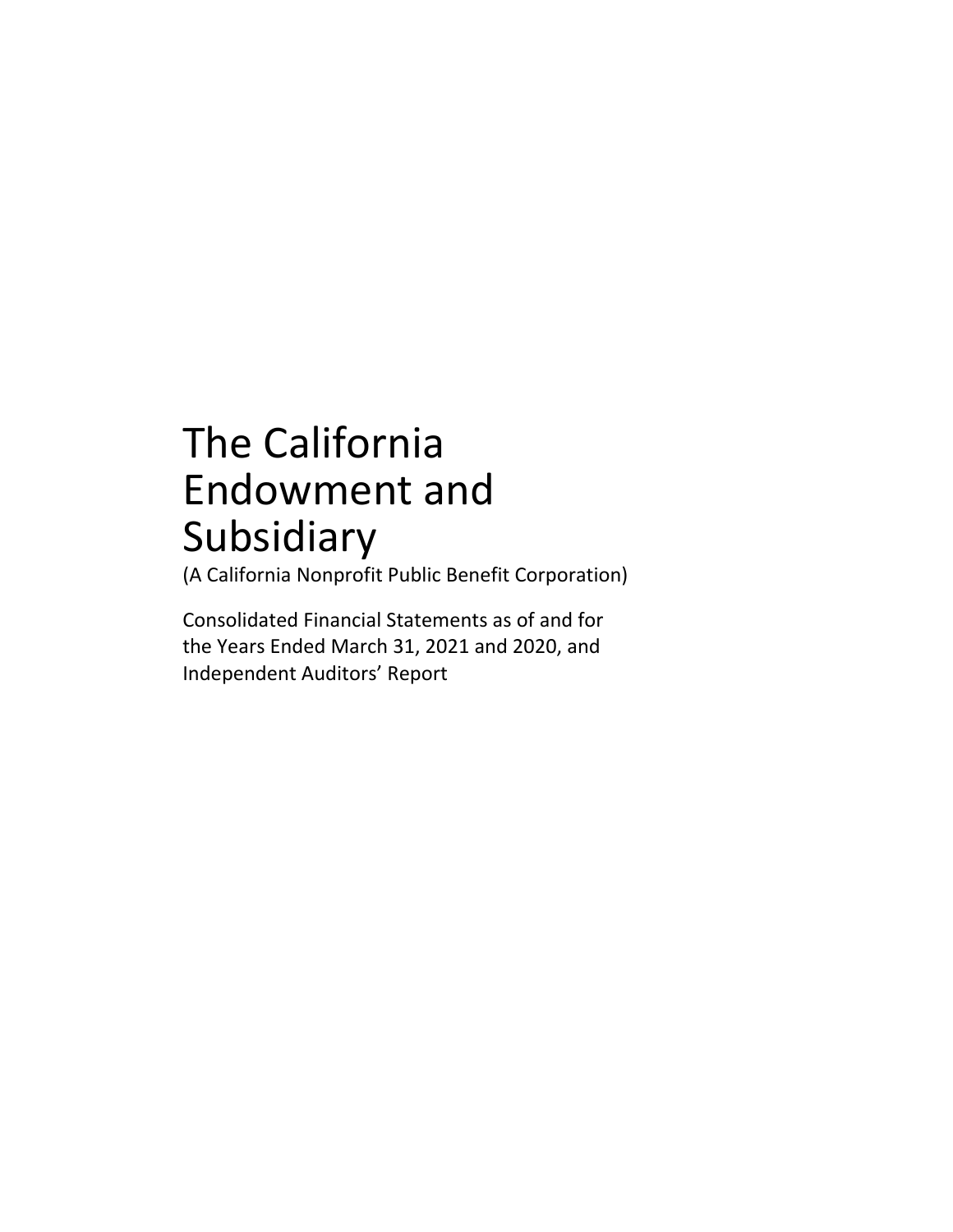### **THE CALIFORNIA ENDOWMENT AND SUBSIDIARY**

#### **(A California Nonprofit Public Benefit Corporation)**

#### **TABLE OF CONTENTS**

|                                                                                             | Page     |
|---------------------------------------------------------------------------------------------|----------|
| INDEPENDENT AUDITORS' REPORT                                                                | $1 - 2$  |
| CONSOLIDATED FINANCIAL STATEMENTS AS OF AND FOR THE<br>YEARS ENDED MARCH 31, 2021 AND 2020: |          |
| <b>Statements of Financial Position</b>                                                     | 3        |
| <b>Statements of Activities</b>                                                             | 4        |
| <b>Statements of Cash Flows</b>                                                             | 5        |
| Notes to Consolidated Financial Statements                                                  | $6 - 26$ |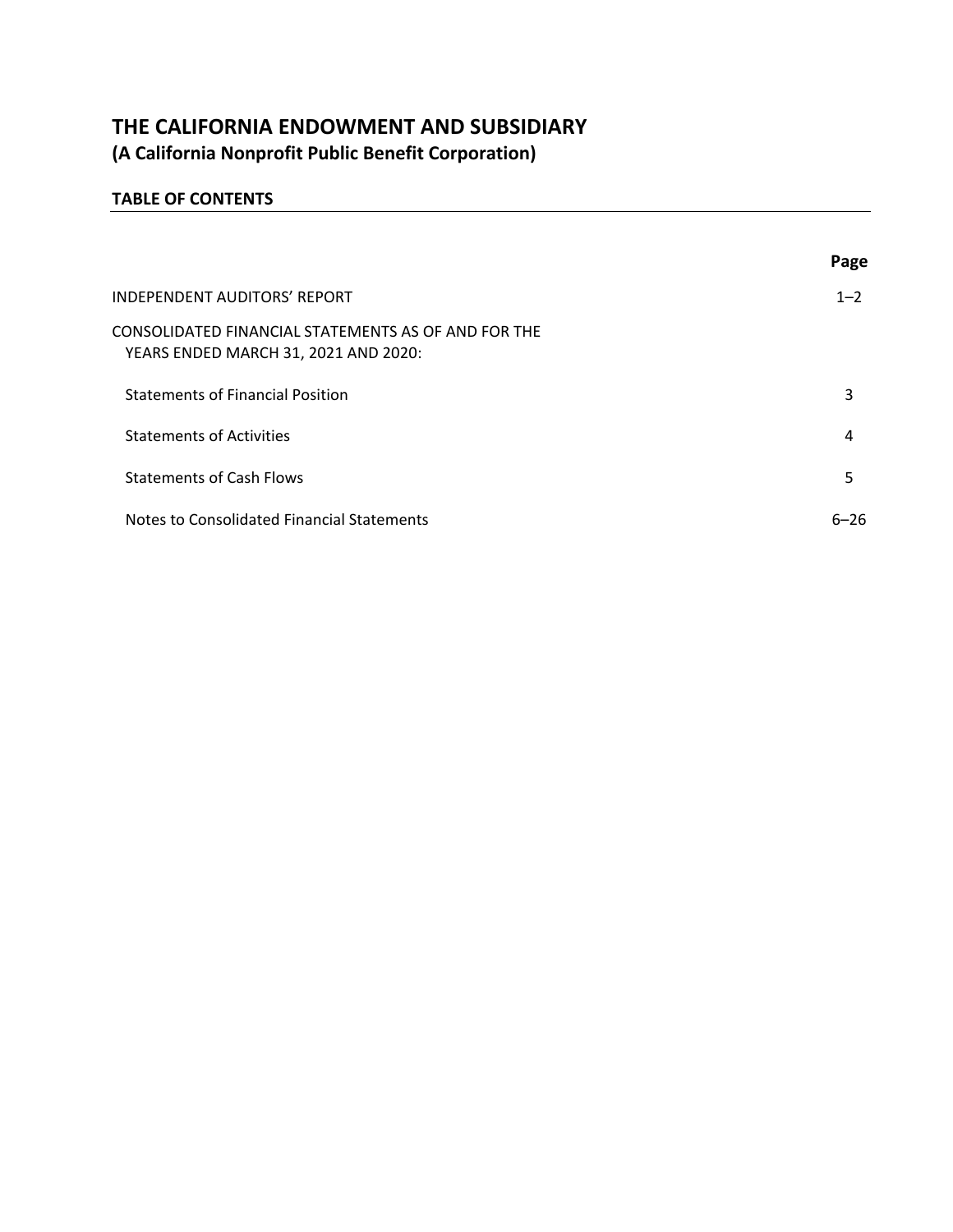# I

Deloitte & Touche LLP 555 West 5th Street **Suite 2700** Los Angeles, CA 90013-1010 **USA** 

Tel:+1 213 688 0800 Fax:+1 213 688 0100 www.deloitte.com

#### **INDEPENDENT AUDITORS' REPORT**

To the Board of Directors of The California Endowment:

We have audited the accompanying consolidated financial statements of The California Endowment (the "Endowment") and its subsidiary, which comprise the consolidated statement of financial position as of March 31, 2021, and the related consolidated statements of activities and cash flows for the year then ended, and the related notes to consolidated financial statements.

#### **Management's Responsibility for the Consolidated Financial Statements**

Management is responsible for the preparation and fair presentation of these consolidated financial statements in accordance with accounting principles generally accepted in the United States of America; this includes the design, implementation, and maintenance of internal control relevant to the preparation and fair presentation of consolidated financial statements that are free from material misstatement, whether due to fraud or error.

#### **Auditors' Responsibility**

Our responsibility is to express an opinion on these consolidated financial statements based on our audit. We conducted our audit in accordance with auditing standards generally accepted in the United States of America. Those standards require that we plan and perform the audit to obtain reasonable assurance about whether the consolidated financial statements are free from material misstatement.

An audit involves performing procedures to obtain audit evidence about the amounts and disclosures in the consolidated financial statements. The procedures selected depend on our judgment, including the assessment of the risks of material misstatement of the consolidated financial statements, whether due to fraud or error. In making those risk assessments, the auditor considers internal control relevant to the Endowment's preparation and fair presentation of the consolidated financial statements in order to design audit procedures that are appropriate in the circumstances, but not for the purpose of expressing an opinion on the effectiveness of the Endowment's internal control. Accordingly, we express no such opinion. An audit also includes evaluating the appropriateness of accounting policies used and the reasonableness of significant accounting estimates made by management, as well as evaluating the overall presentation of the consolidated financial statements.

We believe that the audit evidence we have obtained is sufficient and appropriate to provide a basis for our audit opinion.

#### **Opinion**

In our opinion, the consolidated financial statements referred to above present fairly, in all material respects, the financial position of the Endowment as of March 31, 2021, and the changes in its net assets and cash flows for the year then ended in accordance with accounting principles generally accepted in the United States of America.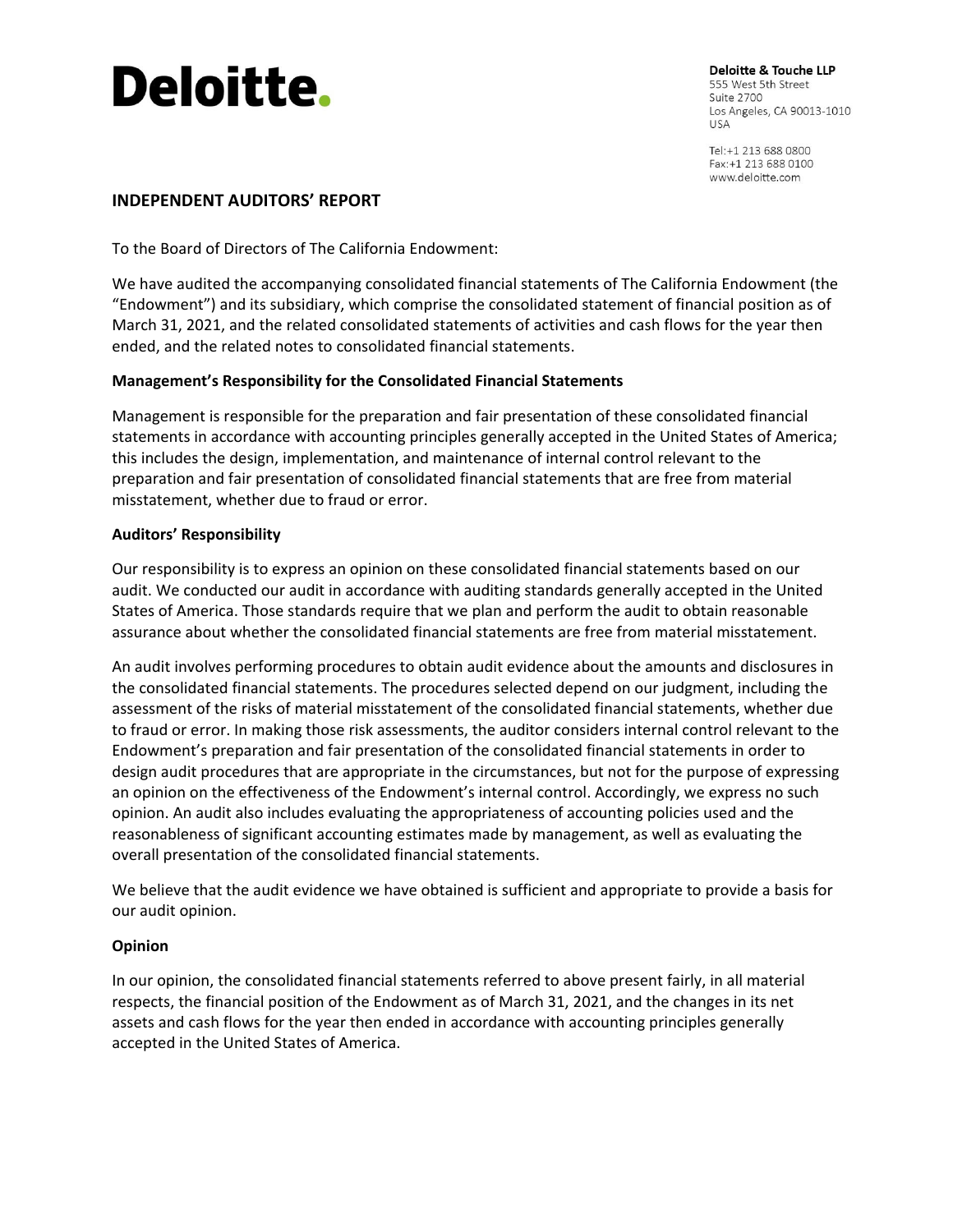#### **Predecessor Auditors' Opinion on 2020 Consolidated Financial Statements**

The consolidated financial statements of the Endowment as of and for the year ended March 31, 2020, were audited by other auditors whose report, dated August 14, 2020, expressed an unmodified opinion on those statements.

Duloite & Touche UP

September 29, 2021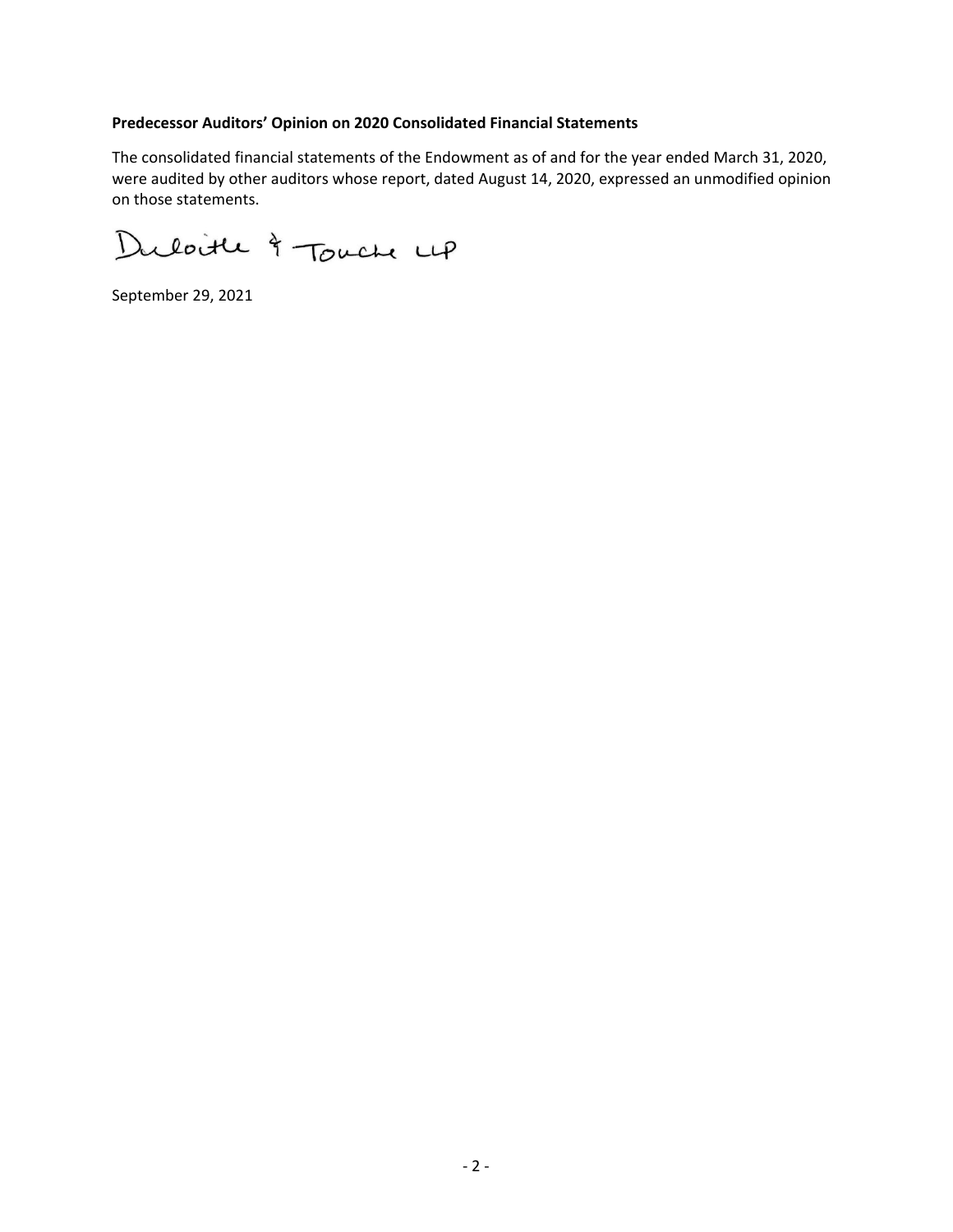#### **THE CALIFORNIA ENDOWMENT AND SUBSIDIARY (A California Nonprofit Public Benefit Corporation)**

#### **CONSOLIDATED STATEMENTS OF FINANCIAL POSITION AS OF MARCH 31, 2021 AND 2020 (In thousands of dollars)**

| <b>ASSETS</b>                                                                                                                       | 2021                                       | 2020                           |
|-------------------------------------------------------------------------------------------------------------------------------------|--------------------------------------------|--------------------------------|
| CASH AND CASH EQUIVALENTS                                                                                                           | 329,603<br>\$                              | \$<br>18,528                   |
| <b>INVESTMENTS</b>                                                                                                                  | 4,155,569                                  | 3,248,626                      |
| PROGRAM-RELATED INVESTMENTS-Net                                                                                                     | 62,158                                     | 51,908                         |
| <b>OTHER ASSETS</b>                                                                                                                 | 5,552                                      | 1,733                          |
| <b>DEFERRED TAX ASSET</b>                                                                                                           | 12,733                                     | 18,659                         |
| <b>PROPERTY AND EQUIPMENT-Net</b>                                                                                                   | 80,817                                     | 82,917                         |
| <b>TOTAL ASSETS</b>                                                                                                                 | \$4,646,432                                | \$3,422,371                    |
| <b>LIABILITIES AND NET ASSETS WITHOUT DONOR RESTRICTIONS</b>                                                                        |                                            |                                |
| LIABILITIES:<br>Accounts payable and other liabilities<br>Grants payable-net<br>Long-term debt<br>Accrued postretirement obligation | \$<br>13,464<br>33,503<br>298,613<br>2,811 | \$<br>8,195<br>76,909<br>6,746 |
| <b>Total liabilities</b>                                                                                                            | 348,391                                    | 91,850                         |
| <b>COMMITMENTS AND CONTINGENCIES (Note 9)</b>                                                                                       |                                            |                                |
| NET ASSETS WITHOUT DONOR RESTRICTIONS                                                                                               | 4,298,041                                  | 3,330,521                      |
| TOTAL LIABILITIES AND NET ASSETS WITHOUT DONOR RESTRICTIONS                                                                         | \$4,646,432                                | \$3,422,371                    |

The accompanying notes are an integral part of these consolidated financial statements.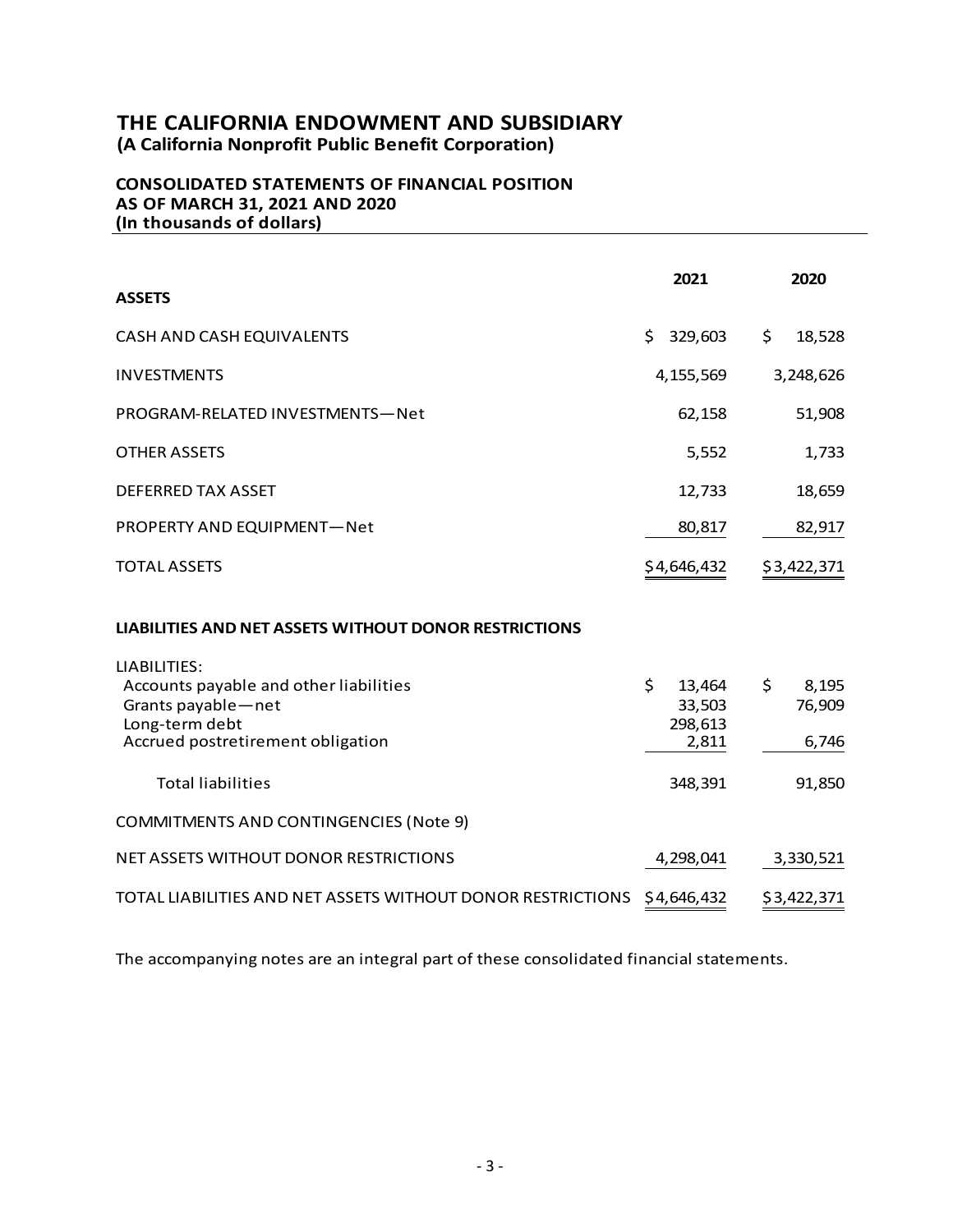#### **THE CALIFORNIA ENDOWMENT AND SUBSIDIARY (A California Nonprofit Public Benefit Corporation)**

#### **CONSOLIDATED STATEMENTS OF ACTIVITIES FOR THE YEARS ENDED MARCH 31, 2021 AND 2020 (In thousands of dollars)**

|                                                                                                                     | 2021                 | 2020                   |
|---------------------------------------------------------------------------------------------------------------------|----------------------|------------------------|
| <b>INVESTMENT RETURN:</b><br>Net gain (loss) on investments<br>Program-related investment interest and other income | \$1,162,527<br>3,745 | \$ (191, 190)<br>4,262 |
| Total income                                                                                                        | 1,166,272            | (186, 928)             |
| <b>EXPENSES:</b><br>Grants awarded                                                                                  | 138,652              | 136,974                |
| Direct charitable expenses                                                                                          | 18,423               | 18,237                 |
| Program operating expenses                                                                                          | 25,931               | 25,596                 |
| General and administrative expenses                                                                                 | 6,323                | 7,357                  |
| Program-related investment expenses                                                                                 | 4,101                | 1,826                  |
| Interest expense                                                                                                    | 1,317                | 100                    |
| Tax provision:<br>Current<br>Deferred                                                                               | 1,640<br>5,984       | 4,597<br>(21, 494)     |
| <b>Total expenses</b>                                                                                               | 202,371              | 173,193                |
| EXCESS (DEFICIENCY) OF INCOME OVER EXPENSES                                                                         | 963,901              | (360, 121)             |
| PENSION-RELATED CHANGES OTHER THAN<br><b>NET PERIODIC PENSION COST</b>                                              | 3,619                | (4,500)                |
| CHANGE IN NET ASSETS WITHOUT DONOR RESTRICTIONS                                                                     | 967,520              | (364, 621)             |
| <b>NET ASSETS WITHOUT DONOR RESTRICTIONS:</b><br>Beginning of year                                                  | 3,330,521            | 3,695,142              |
| End of year                                                                                                         | \$4,298,041          | \$3,330,521            |

The accompanying notes are an integral part of these consolidated financial statements.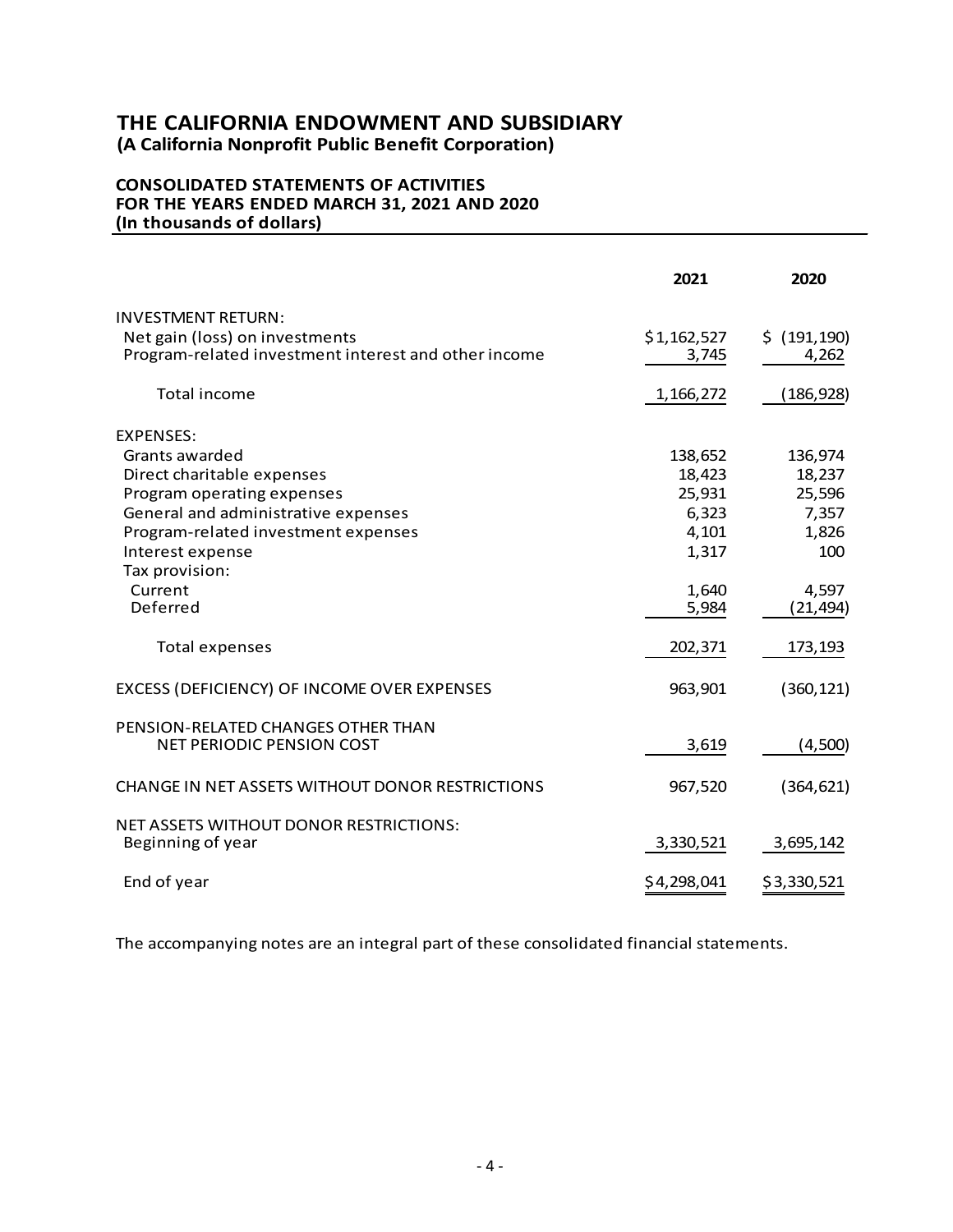#### **THE CALIFORNIA ENDOWMENT AND SUBSIDIARY (A California Nonprofit Public Benefit Corporation)**

#### **CONSOLIDATED STATEMENTS OF CASH FLOWS FOR THE YEARS ENDED MARCH 31, 2021 AND 2020 (In thousands of dollars)**

|                                                              | 2021            | 2020                     |
|--------------------------------------------------------------|-----------------|--------------------------|
| CASH FLOWS FROM OPERATING ACTIVITIES:                        |                 |                          |
| Change in net assets without donor restrictions              | \$<br>967,520   | $$$ (364,621)            |
| Adjustments to reconcile change in net assets without        |                 |                          |
| donor restrictions to net cash used in operating activities: |                 |                          |
| Net realized and unrealized (gain) loss on investments       | (1, 153, 511)   | 214,657                  |
| Dividends, interest, and other investment income-net of fees | (1,068)         | (27, 810)                |
| Amortization of program-related investment discount          | (2, 431)        | (2,035)                  |
| Depreciation on property and equipment                       | 3,313           | 3,383                    |
| Provision on program-related investments                     | 3,734           | 1,582                    |
| Net periodic pension cost                                    | 1,684           | 1,176                    |
| Change in operating assets and liabilities:                  |                 |                          |
| Program-related investments                                  | (11, 553)       | (1,964)                  |
| Other assets                                                 | (3,878)         | (114)                    |
| Contributions into postretirement plan                       | (2,000)         | (750)                    |
| Accrued postretirement obligation                            | (3,619)         | 4,500                    |
| Accounts payable and other liabilities                       | 307             | (1, 170)                 |
| Grants payable                                               | (43, 407)       | (20, 462)                |
| Deferred taxes                                               | 5,984           | (21, 495)                |
|                                                              |                 |                          |
| Net cash used in operating activities                        | (238, 925)      | (215, 123)               |
| CASH FLOWS FROM INVESTING ACTIVITIES:                        |                 |                          |
| Purchase of property and equipment                           | (1,205)         | (892)                    |
| Purchases of investments                                     | (1,086,100)     | (305, 578)               |
| Proceeds from sales of investments                           | 1,338,698       | 507,214                  |
| Net cash provided by investing activities                    | 251,393         | 200,744                  |
| CASH FLOWS FROM FINANCING ACTIVITIES:                        |                 |                          |
| Proceeds from bond issuance                                  | 300,000         |                          |
| Payments of debt issue costs                                 | (1, 393)        |                          |
| Proceeds from line-of-credit borrowing                       |                 | 20,000                   |
| Repayment of line-of-credit borrowing                        |                 | (20,000)                 |
| Net cash provided by financing activities                    | 298,607         | $\overline{\phantom{a}}$ |
| NET INCREASE (DECREASE) IN CASH AND CASH EQUIVALENTS         | 311,075         | (14, 379)                |
| CASH AND CASH EQUIVALENTS:                                   |                 |                          |
| Beginning of year                                            | 18,528          | 32,907                   |
|                                                              |                 |                          |
| End of year                                                  | 329,603<br>Ś    | \$<br>18,528             |
| SUPPLEMENTAL DISCLOSURES OF CASH FLOW INFORMATION:           |                 |                          |
| Cash paid during the year for federal excise taxes           | 5,547<br>Ş      | \$<br>7,999              |
| Cash paid during the year for interest                       | \$<br>1,317     | \$<br>100                |
| Noncash investing activities-pending investment trades       | \$<br>(13, 628) | \$10,890                 |

The accompanying notes are an integral part of these consolidated financial statements.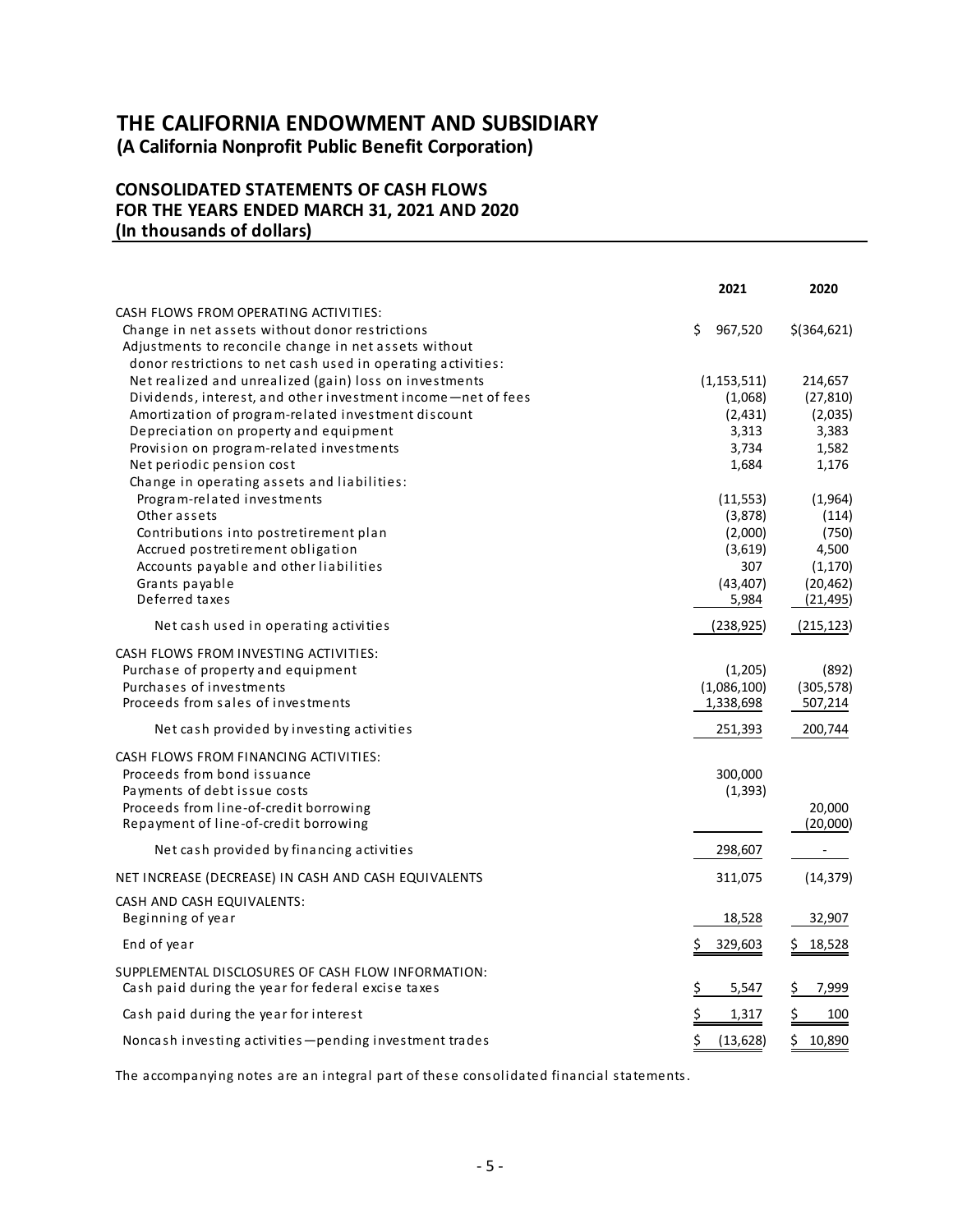#### **THE CALIFORNIA ENDOWMENT AND SUBSIDIARY**

**(A California Nonprofit Public Benefit Corporation)**

#### **NOTES TO CONSOLIDATED FINANCIAL STATEMENTS AS OF AND FOR THE YEARS ENDED MARCH 31, 2021 AND 2020**

#### **1. ORGANIZATION**

The California Endowment ("The Endowment"), a California nonprofit public benefit corporation, is a private foundation that began operations in May 1996. The Endowment's mission is to expand access to affordable, quality health care for underserved individuals and communities and to promote fundamental improvements in the health status of all Californians.

In May 2009, 800 N. Main LLC (the "LLC") was organized and operates for charitable purposes described in Section 501(c)(3) of the Internal Revenue Code (IRC) of 1986 and Sections 214 and 23701h of the California Revenue and Taxation Code. The LLC operates exclusively for the benefit of The Endowment, with The Endowment as the sole member of the LLC. The LLC holds title to land located adjacent to The Endowment's premises.

In January 2021, The Endowment issued \$300 million of Social Bonds, Series 2021 (see Note 11). A not‐for‐profit entity that has issued, or is a conduit bond obligor for securities that are traded, listed, or quoted on an exchange or an over‐the‐counter market, is considered a Public Business Entity for purposes of implementation of new accounting pronouncements. This may result in the accelerated implementation of new accounting pronouncements.

The Endowment and the LLC are consolidated for financial statement presentation. All intercompany balances and transactions have been eliminated in the consolidated financial statements.

#### **2. SUMMARY OF SIGNIFICANT ACCOUNTING POLICIES**

**Basis of Presentation**—The accompanying consolidated financial statements have been prepared in accordance with accounting principles generally accepted in the United States of America (US GAAP), which require The Endowment to report information regarding its consolidated statements of financial position and activities according to the following net asset classifications:

*Net Assets without Donor Restrictions*—Net assets that are not subject to donor‐imposed restrictions and may be expended for any purpose in performing the primary objectives of the organization. These net assets may be used at the discretion of The Endowment's management and the board of directors consistent with The Endowment's mission.

*Net Assets with Donor Restrictions*—Net assets subject to stipulations imposed by donors and grantors. Some donor restrictions are temporary in nature; those restrictions will be met by the passage of time. Other donor restrictions are perpetual in nature, whereby the donor has stipulated the funds be maintained in perpetuity.

The Endowment has no net assets with donor restrictions as of March 31, 2021 and 2020.

**Cash and Cash Equivalents**—Cash and cash equivalents consist of funds held in a commercial checking account and money market funds used for operating expenses. At March 31, 2021, the balance consists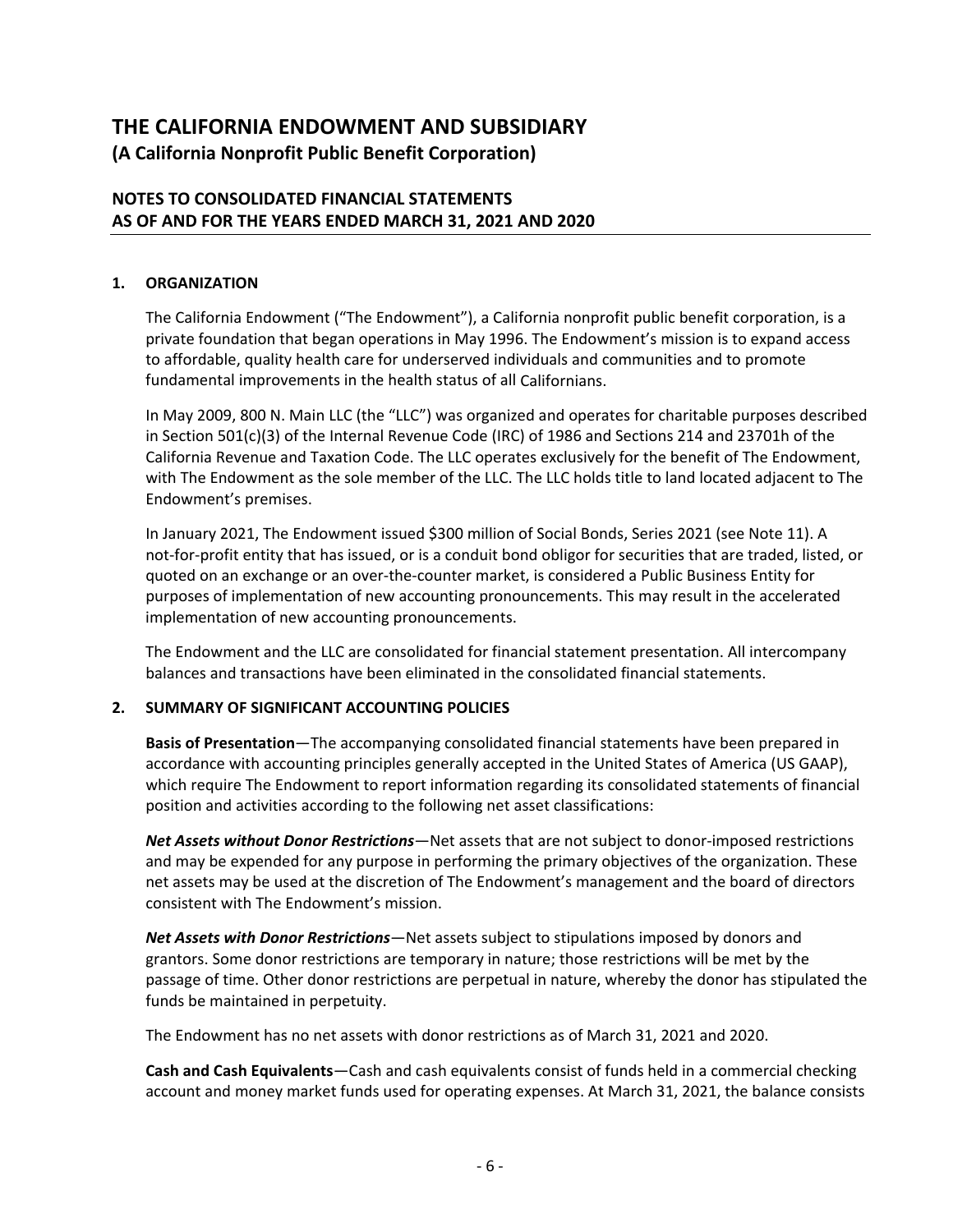primarily of undistributed proceeds from The Endowment's social bond offering as discussed in Note 11. Cash also includes \$423,000 of restricted use funds as of March 31, 2021 and 2020, in connection with certain agency transactions as discussed in Note 9.

**Investments**—Investments in publicly traded securities are valued using quoted market prices. Investments in fixed‐income securities are valued based on relevant broker quotes, observable market prices for similar securities, or discounted cash flows. Investments in mutual funds are valued using net asset value (NAV) per share. Derivatives are used to hedge risks of (or gain exposure to) interest rates, foreign currencies, equities, or commodities and are recorded at fair value using quoted market prices or relevant broker quotes. Changes in fair value are recorded in the consolidated statements of activities.

Long-only commingled funds, hedge funds, buyout/growth funds, venture capital, and other limited partnership interests are typically illiquid and not publicly listed or traded and are valued using NAV per share. The NAV is used as a practical expedient for fair value of all investments which do not have readily determinable fair values. Such valuations are generally determined by the partnerships' general partners, who must follow the valuation guidelines, such as appraisals and comparable public company trade data, stipulated in the respective limited partnership agreements. The Endowment reviews and evaluates the values provided by the investments' managers and assesses the valuation methods and assumptions used. Management may make specific or general valuation reserves based on portfolio analysis. Investment sales and purchases are recorded on trade date, which may result in receivables and payables on trades that have not yet settled at the consolidated financial statement date. Unsettled trade purchases and sales are reported in the investment category in the consolidated statements of financial position.

Dividend income is recorded on the ex‐dividend date and interest income is recorded as earned on an accrual basis. Unrealized gains and losses are recorded for changes in the difference between the recorded costs of the investments and the fair value of the investments at the consolidated financial statement date.

Cash equivalents categorized as investments include short‐term investment funds, commercial paper, and US Treasury bills that may be used by managers for collateral and pending trades with original or remaining maturities of three months or less at time of purchase and not immediately available for the operating expense of The Endowment.

**Property and Equipment**—Property and equipment consist of buildings, land, leasehold improvements, furnishings, equipment, and software for The Endowment's offices and are carried at cost, less accumulated depreciation. Depreciation is computed using the straight‐line method over estimated useful lives of individual assets ranging from 3 to 7 years for furnishings, equipment, and software; 15 years for machinery; 39 years for buildings; and the shorter of 10 years or the related lease term for leasehold improvements. When items are retired or otherwise disposed of, the cost and accumulated depreciation and amortization are removed from the accounts and any profit or loss on such retirements or disposal is recognized in the year of disposal.

**Grants Awarded**—Unconditional grants awarded are recognized as an expense in the period in which they are approved. Grants payable in future years are discounted to present value using 0.15% for 2021 and ranging between 1.57% to 2.70% for 2020. Grants awarded that are conditioned on future uncertain events are expensed when those conditions are substantially met. There were no conditional grants outstanding at March 31, 2021 and 2020.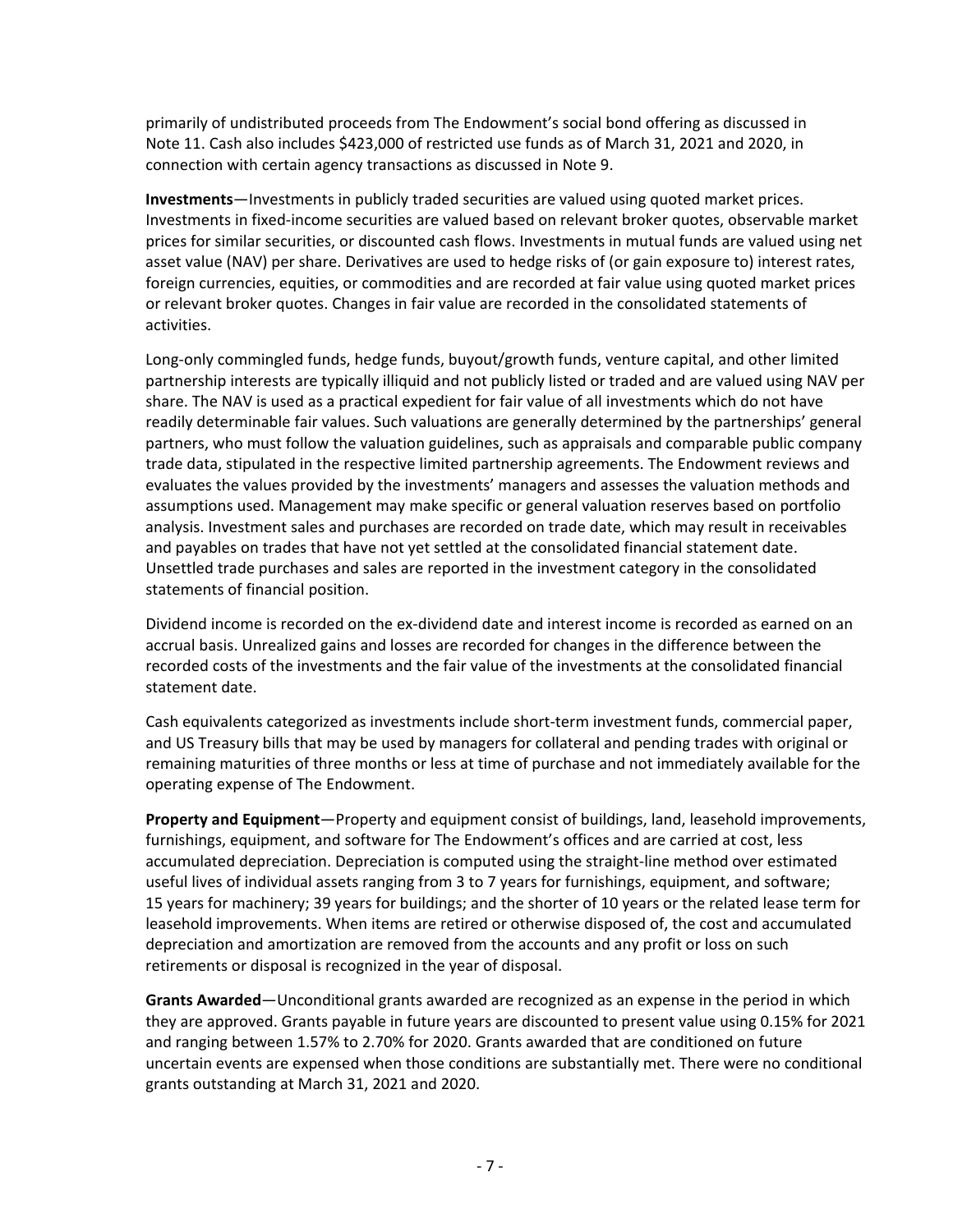**Direct Charitable and Program Operating Expenses**—Direct charitable expenses pertain to charitable activities for the benefit of others initiated and conducted in whole or in part by The Endowment. The Endowment's direct charitable activities consist of the administration and operation of conference centers in Los Angeles, Oakland, and Sacramento in addition to program evaluation, content creation, and marketing on health issues; policy and advocacy work; and health-related research, publishing, and dissemination of research. Program operating expenses pertain to the general grantmaking activities of The Endowment, such as reviewing grant applications, awarding, monitoring, and evaluating grants. Certain program operating expenses are allocated based on employee ratios and estimates made by management.

**Use of Estimates**—The preparation of consolidated financial statements in conformity with US GAAP requires management to make estimates and assumptions that affect the reported amounts of assets and liabilities, disclosure of contingent assets and liabilities at the date of the consolidated financial statements, and the reported amounts of revenues and expenses during the reporting period. Actual results could differ from those estimates.

The COVID‐19 pandemic continues to have a broad and profound impact on commerce and financial markets around the world. The extent of the impact of COVID‐19 on The Endowment's operational and financial performance will depend on certain developments, including the duration and spread of the outbreak and its impact on our investment portfolio, grantees, employees, and vendors, all of which at present, cannot be determined. Accordingly, the extent to which COVID‐19 may impact The Endowment's financial position and changes in net assets and cash flows is uncertain and the accompanying financial statements include no adjustments relating to the effects of this pandemic.

**Fair Value**—Fair value is defined as the price that would be received to sell an asset or paid to transfer a liability in an orderly transaction between market participants at the measurement date.

Investments measured and reported at fair value are classified and disclosed in one of the following categories:

*Level 1*—Quoted prices are available in active markets for identical investments as of the reporting date. The type of investments in Level 1 includes listed equities held in the name of The Endowment.

*Level 2*—Pricing inputs, including broker quotes, are generally those other than exchange quoted prices in active markets, which are either directly or indirectly observable as of the reporting date, and fair value is determined through models or other valuation methodologies.

*Level 3*—Pricing inputs are unobservable for the investment and include situations where there is little, if any, market activity for the investment. The inputs into the determination of fair value require significant management judgment or estimation.

The following are descriptions of valuation inputs and techniques that The Endowment utilize to determine fair value of each major category of assets:

*Cash Equivalents*—Cash equivalents primarily consist of cash on deposit with banks and amounts held in interest‐bearing money market accounts. Cash equivalents are carried at cost, which approximates their fair market value. The values of cash and cash equivalents are categorized as Level 1.

*Equity Securities (Domestic and International/Global)*—Equity securities actively traded on a securities exchange are valued based on quoted prices from the applicable exchange. To the extent valuation adjustments are not applied to these securities, the values are categorized as Level 1.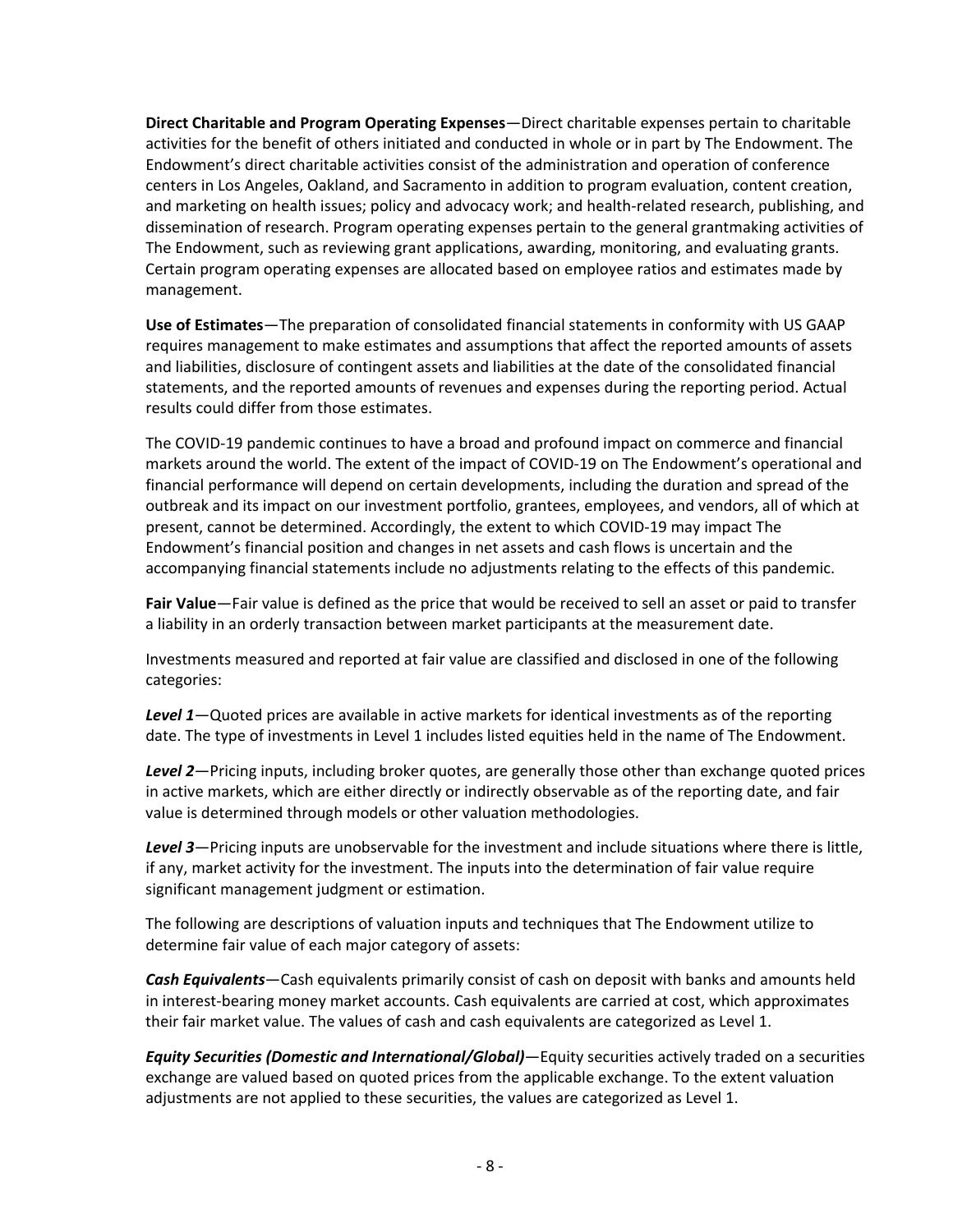*US Government and Agency Obligations*—US government and agency obligations include US Treasury notes and government bonds. US Treasury notes are valued based on prices provided by third‐party vendors that obtain feeds from a number of live data sources, including active market makers and interdealer brokers. To the extent that the values are actively quoted, they are categorized as Level 1. To the extent the values are not actively quoted, the securities are categorized as Level 2. Government bonds are valued using inputs and techniques, which include identification of similar issues and bond market activity. Prices are determined taking into account the bond's terms and conditions, including any features specific to that issue, which may influence risk and, thus, marketability. The values of government bonds are categorized as Level 2.

*Corporate Debt (Domestic and International)*—The estimated fair values are based on quoted market prices and/or other market data for the same or comparable instruments and transactions in establishing the prices. Due to the nature of pricing of fixed‐income securities, management classifies the majority of corporate debt securities as Level 2.

The Endowment considers unobservable inputs to be those for which market data is not available and that are developed using the best information available to us about the assumptions that market participants would use when pricing the asset or liability. Relevant inputs vary depending on the nature of the instrument being measured at fair value. For those securities that management classifies as Level 3, significant unobservable inputs include the following: industry multiples (primarily based on revenue or earnings before income tax, depreciation, and amortization, EBITDA), public comparables, transactions in similar instruments, discounted cash flow techniques, and third‐party appraisals. Managers also consider changes in the outlook for relevant industry and financial performance of the issuer as compared to projected performance. Significant inputs include market and transaction multiples, discount rates, long‐term growth rates, and capitalization rates.

*Mortgage‐ and Asset‐Backed Securities*—Mortgage‐ and asset‐backed securities include US government agency issues and mortgage‐ and asset‐backed securities, which are valued using price quotes from pricing services. To the extent that these inputs are observable and timely, the values of US government agency issues and mortgage- and asset-backed securities are categorized as Level 2.

*Hedge Funds, Private Equity, Real Estate, and Real Assets*—The Endowment uses NAV to determine the fair value of all the investments, which do not have a readily determinable fair value. Such value generally represents the limited partner's proportionate share of the investment partnerships as reported by their general partners. Accordingly, the value of the investment in these limited partnerships is generally increased by additional contributions and the limited partner's share of net earnings from the underlying investments and decreased by distributions and the limited partner's share of net losses from the underlying investments.

**Recently Adopted Accounting Pronouncements**—In February 2016, the Financial Accounting Standards Board issued Accounting Standards Update (ASU) No. 2016‐02, *Leases (Topic 842)*, as amended. The new guidance requires the recognition of lease assets and lease liabilities by lessees for those leases otherwise classified as operating leases under previous US GAAP. The Endowment adopted ASU No. 2016‐02 as of and for the year ended March 31, 2021. The provisions of ASU No. 2016‐02 did not have a material impact on the consolidated financial statements.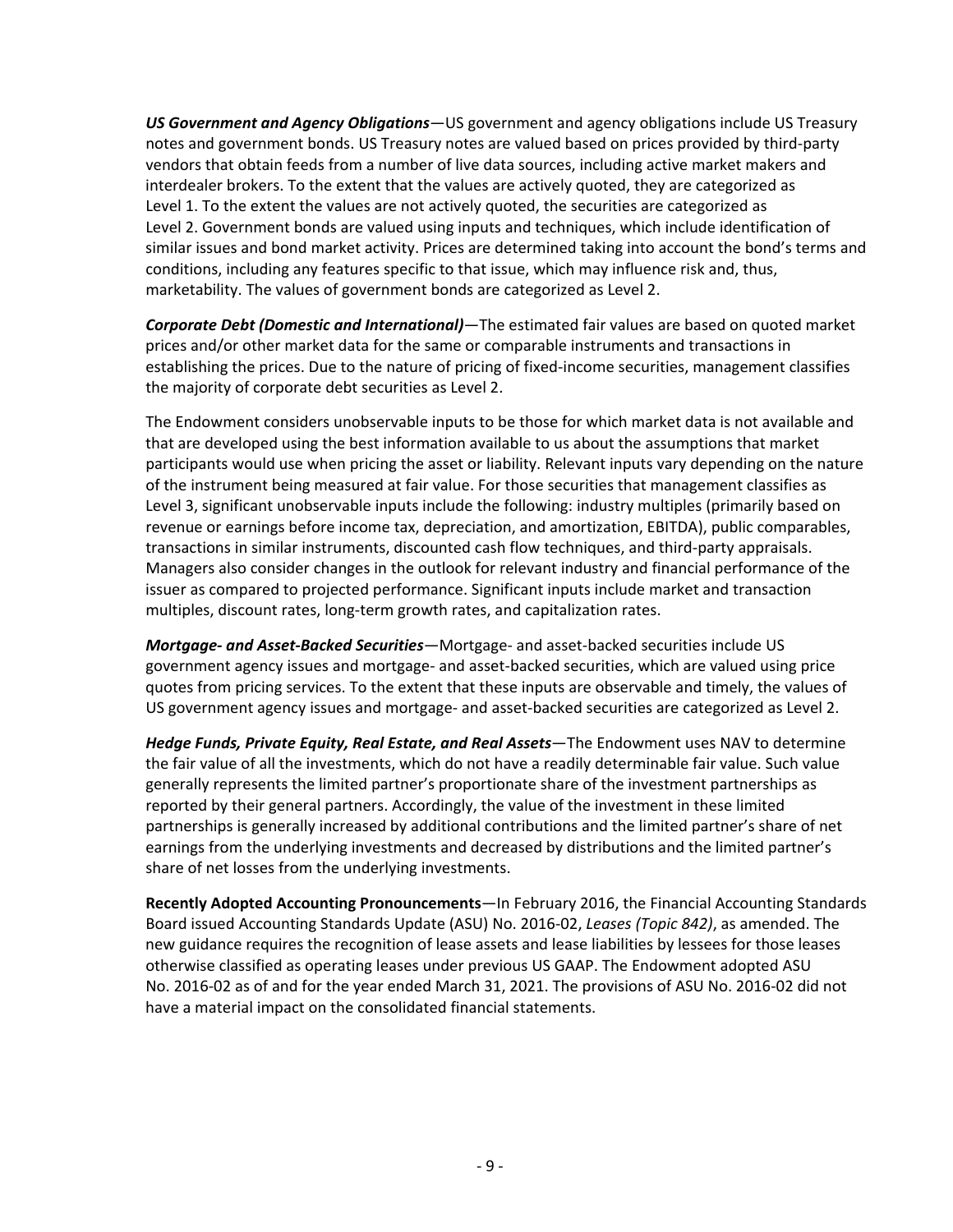#### **3. CONCENTRATIONS OF CREDIT RISK**

Credit risk is the potential failure of another party to perform in accordance with the contract terms. Financial instruments, which potentially subject The Endowment to concentrations of credit risk, consist primarily of cash and cash equivalents; investments; and program‐related investments.

The Endowment maintains its cash and cash equivalents primarily with its custodian bank, Bank of New York Mellon ("BNY Mellon"). The cash and cash equivalent balances are generally not federally insured; however, The Endowment has not experienced any losses in such positions and believes that they do not represent significant credit risk.

Investment securities, in general, are exposed to various risks, such as interest rate, credit, and overall market volatility. The Endowment will be exposed to credit risk to parties with whom it trades and will also bear the risk of settlement default. The Endowment minimizes concentrations of credit risk by undertaking transactions with a large number of investment managers and counterparties on recognized and reputable exchanges, where applicable. The Endowment could lose money if the issuer or guarantor of an investment is unable or unwilling to make timely payments or to otherwise honor its obligations. Securities are subject to varying degrees of credit risk, which are often reflected in credit ratings. Due to the level of risk associated with certain investment securities, it is possible that changes in the value of investment securities will occur in the near term and that such changes could materially affect the value of The Endowment's investments and total net assets balance.

With respect to program-related investments, The Endowment routinely assesses the financial strength of its debtors and believes that the related credit risk exposure is limited and appropriately reserved for.

#### **4. INVESTMENTS**

At March 31, 2021 and 2020, investments consist of the following at fair value (in thousands of dollars):

|                                                           | 2021        | 2020        |
|-----------------------------------------------------------|-------------|-------------|
| Cash equivalents                                          | 16.606      | 27,325      |
| Fixed income                                              | 315,674     | 314.430     |
| Equities                                                  | 1,530,627   | 1,028,534   |
| Private equity, real assets, real estate, and hedge funds | 2,292,662   | 1,878,337   |
| Total investments                                         | \$4,155,569 | \$3,248,626 |

Net realized and unrealized gains and losses on investments are included in net gain (loss) on investments in the consolidated statements of activities. The net gain (loss) on The Endowment's investment portfolio for the years ended March 31, 2021 and 2020, consists of the following (in thousands of dollars):

|                                                 | 2021               | 2020                    |
|-------------------------------------------------|--------------------|-------------------------|
| Net realized gain<br>Net unrealized gain (loss) | 280,454<br>873,057 | \$223,083<br>(437, 740) |
| Total gains (losses)                            | \$1,153,511        | \$(214, 657)            |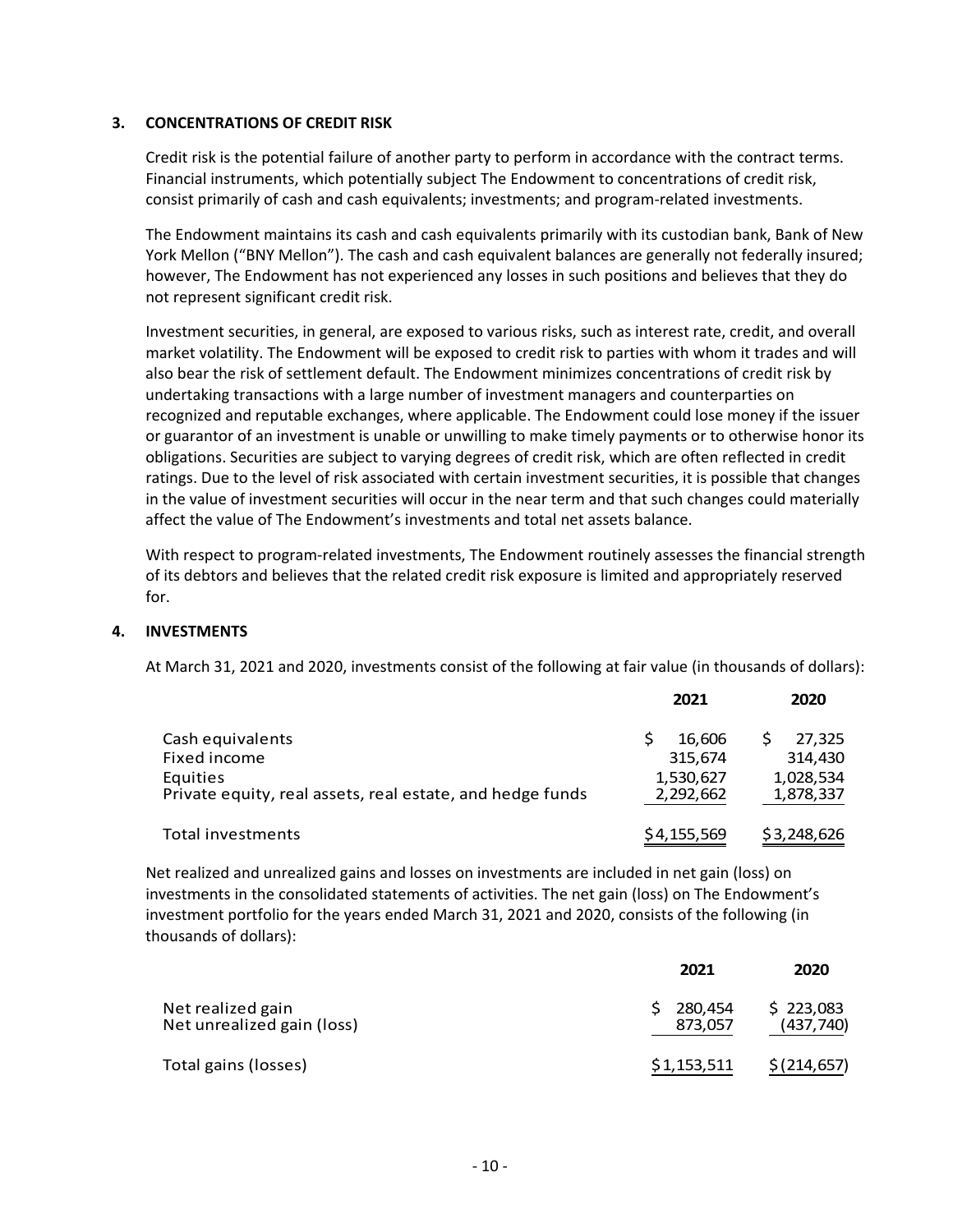The Endowment has entered into certain agreements with various investment funds to make future investments in such funds. As of March 31, 2021, the unfunded commitments related to these investments totaled \$503,257,000.

The investment goal of The Endowment is to maintain or grow its asset size and spending power in real (inflation adjusted) terms with risk at a level appropriate to The Endowment's program objectives. The Endowment diversifies its investments among various financial instruments and asset categories and uses multiple investment strategies. As a general practice, financial assets of The Endowment are managed by external investment management firms selected by The Endowment. All financial assets of The Endowment are held in custody by BNY Mellon, except for assets invested with partnerships and commingled funds, which have separate arrangements related to their legal structure.

**Derivative Instruments**—The Endowment transacts in a variety of derivative instruments, including futures, swaps, and options primarily for trading purposes with each instrument's primary risk exposure being interest rate, credit, currency, equity, or commodity risk. The fair value of these derivative instruments is included in the investments line item in the consolidated statements of financial position with changes in fair value included in as net realized and unrealized gain (loss) on investments within the consolidated statements of activities.

The use of financial derivative instruments in its investment program is appropriate and customary for the investment strategies employed by The Endowment. These instruments do involve investment and counterparty risk in amounts greater than what are reflected in The Endowment's consolidated financial statements; however, management does not anticipate that losses, if any, from such instruments would materially affect the consolidated statements of financial position of The Endowment.

As of March 31, 2021 and 2020, The Endowment held derivative positions with notional amounts of \$8,014,000 and \$8,073,000, respectively. The Endowment records the assets or liabilities associated with derivative instruments at fair value based on Level 1 inputs in the consolidated statement of financial position. The Endowment had a related payable of \$193,000 and \$9,000 as of March 31, 2021 and 2020, respectively. The Endowment recognized a realized loss of \$39,000 and \$214,000 on foreign exchange contract derivatives for the years ended March 31, 2021 and 2020, respectively. Such amounts are included in the net realized and unrealized gain (loss) on investments in the consolidated statements of activities.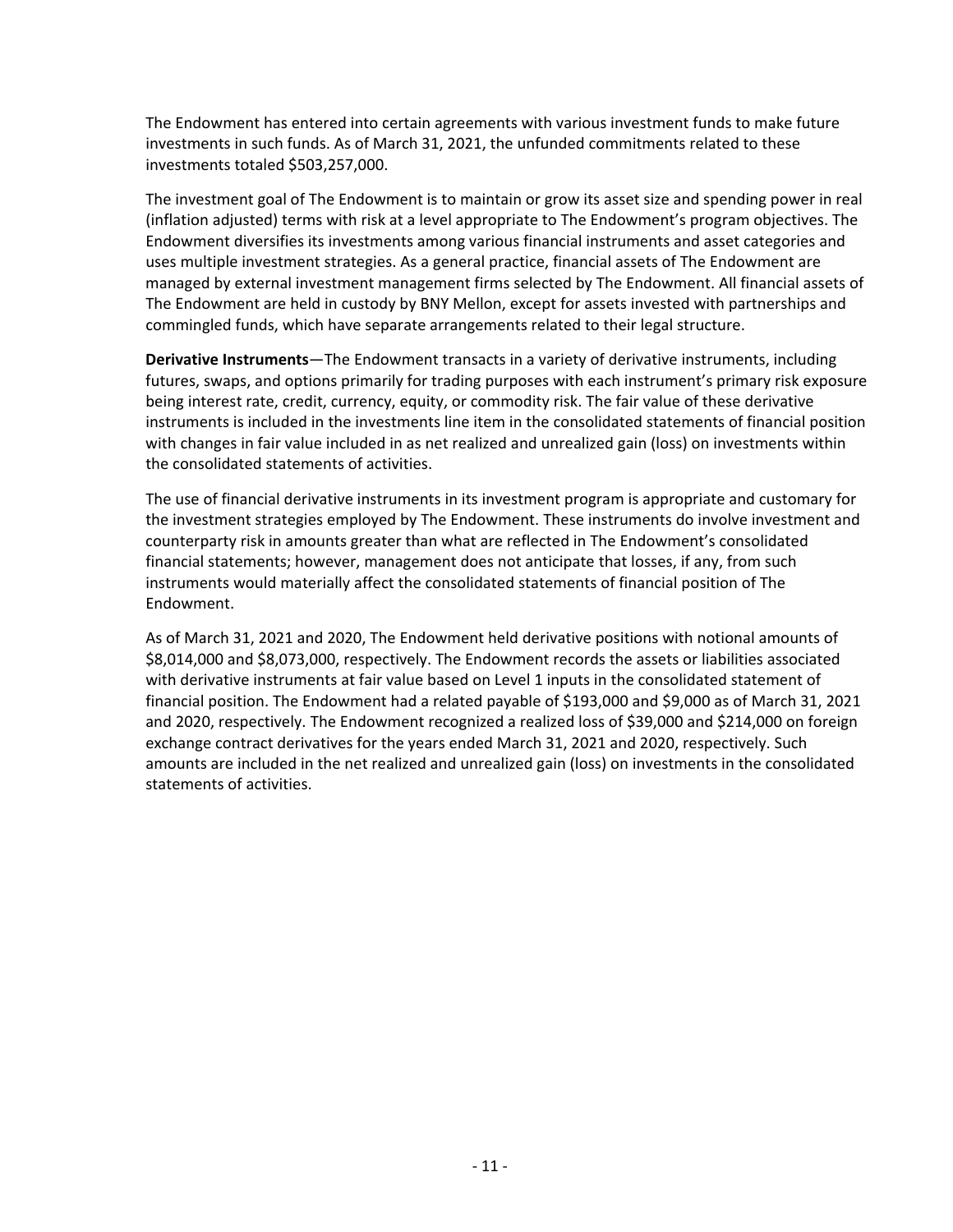#### **5. FAIR VALUE**

The following table summarizes the valuation of The Endowment's investments by Accounting Standards Codification (ASC) 820, *Fair Value Measurements and Disclosures*, fair value hierarchy levels as of March 31, 2021 (in thousands of dollars):

|                                   | Level 1   | Level 2          | Level 3   | <b>NAV</b> as<br><b>Practical</b><br><b>Expedient</b> | <b>Total</b> |
|-----------------------------------|-----------|------------------|-----------|-------------------------------------------------------|--------------|
| Cash equivalents                  | \$16,606  | \$<br>$\sim$ $-$ | $\zeta -$ | \$                                                    | \$<br>16,606 |
| Equities:                         |           |                  |           |                                                       |              |
| Domestic                          | 124,787   |                  |           | 60,665                                                | 185,452      |
| International                     | 82,511    |                  |           | 162,525                                               | 245,036      |
| Emerging markets                  |           |                  |           | 323,800                                               | 323,800      |
| Global                            | 134,855   |                  |           | 641,484                                               | 776,339      |
| Fixed income:                     |           |                  |           |                                                       |              |
| Corporates                        | 1,190     | 135,150          | 11,448    |                                                       | 147,788      |
| Mortgage-/asset-backed securities |           | 98,091           |           |                                                       | 98,091       |
| Government related                | 34,249    | 6,698            |           |                                                       | 40,947       |
| Municipal bonds                   |           | 28,848           |           |                                                       | 28,848       |
| Hedge funds:                      |           |                  |           |                                                       |              |
| Relative value                    |           |                  |           | 294,124                                               | 294,124      |
| Long/short                        |           |                  |           | 305,258                                               | 305,258      |
| Event driven                      |           |                  |           | 153,676                                               | 153,676      |
| Private equity:                   |           |                  |           |                                                       |              |
| Venture capital                   |           |                  |           | 292,489                                               | 292,489      |
| Buyout/growth                     |           |                  |           | 671,327                                               | 671,327      |
| Real estate                       |           |                  |           | 289,025                                               | 289,025      |
| Real assets                       |           |                  |           | 286,763                                               | 286,763      |
| <b>Total Investment Valuation</b> | \$394,198 | \$268,787        | \$11,448  | \$3,481,136                                           | \$4,155,569  |

The following table summarizes The Endowment's Level 3 reconciliation by ASC 820 standards as of March 31, 2021 (in thousands of dollars):

|                               | <b>Beginning</b><br>Balances-<br>April 1,<br>2020 | Realized<br>Gains | Change in<br><b>Unrealized</b><br>Gains | Purchase<br>and Other | <b>Sales</b><br>and Other<br><b>Acquisitions Dispositions</b> | <b>Transfers</b><br>into<br>Level 3 | <b>Transfers</b><br>(Out) of<br>Level 3 | <b>Ending</b><br><b>Balances-</b><br>March 31,<br>2021 |
|-------------------------------|---------------------------------------------------|-------------------|-----------------------------------------|-----------------------|---------------------------------------------------------------|-------------------------------------|-----------------------------------------|--------------------------------------------------------|
| Fixed income-corporates       | \$324                                             | \$64              | \$195                                   | \$14,066              | $$$ (3,201)                                                   | \$ -                                |                                         | \$11,448                                               |
| Total fixed income-corporates | \$324                                             | <u>\$64</u>       | \$195                                   | \$14,066              | $\frac{\xi(3,201)}{2}$                                        |                                     |                                         | <u>\$11,448</u>                                        |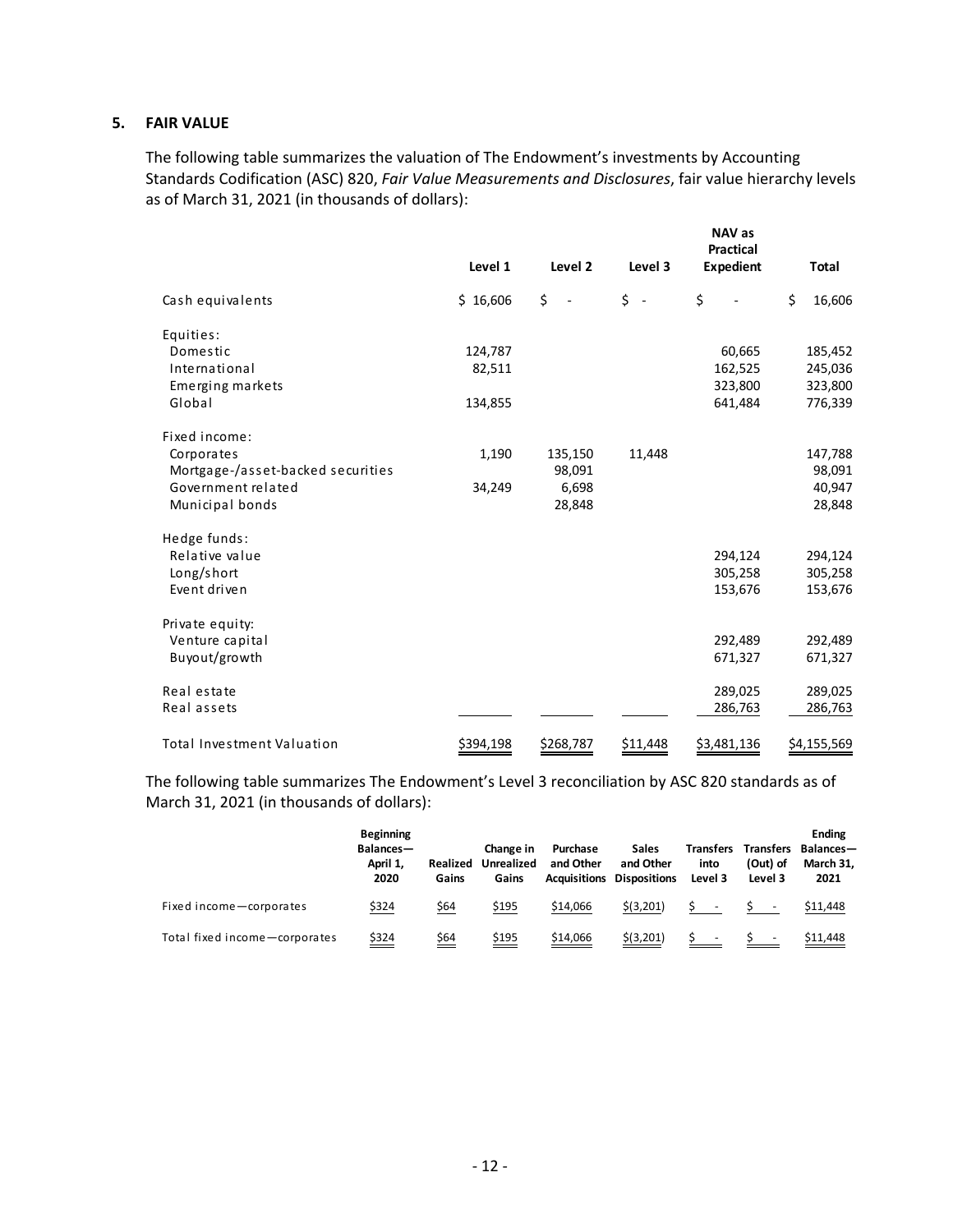The following table summarizes the valuation of The Endowment's investments by ASC 820 fair value hierarchy levels as of March 31, 2020 (in thousands of dollars):

|                                   | Level 1   | Level 2   | Level 3   | NAV as<br><b>Practical</b><br>Expedient | <b>Total</b> |
|-----------------------------------|-----------|-----------|-----------|-----------------------------------------|--------------|
| Cash equivalents                  | \$27,325  | \$        | $\zeta -$ | \$                                      | \$<br>27,325 |
| Equities:                         |           |           |           |                                         |              |
| Domestic                          | 102,282   |           |           | 46,279                                  | 148,561      |
| International                     | 54,481    |           |           | 138,590                                 | 193,071      |
| Emerging markets                  | 15        |           |           | 193,459                                 | 193,474      |
| Global                            | 79,916    |           |           | 413,512                                 | 493,428      |
| Fixed income:                     |           |           |           |                                         |              |
| Corporates                        |           | 28,728    | 324       |                                         | 29,052       |
| Mortgage-/asset-backed securities |           | 148,302   |           |                                         | 148,302      |
| Government related                | 104,360   | 13,222    |           |                                         | 117,582      |
| Commingled funds                  | 10,077    |           |           |                                         | 10,077       |
| Municipal bonds                   |           | 9,417     |           |                                         | 9,417        |
| Hedge funds:                      |           |           |           |                                         |              |
| Relative value                    |           |           |           | 259,454                                 | 259,454      |
| Long/short                        |           |           |           | 263,545                                 | 263,545      |
| Event driven                      |           |           |           | 97,389                                  | 97,389       |
| Global macro                      |           |           |           | 62,037                                  | 62,037       |
| Private equity:                   |           |           |           |                                         |              |
| Venture capital                   |           |           |           | 207,672                                 | 207,672      |
| Buyout/growth                     |           |           |           | 481,130                                 | 481,130      |
| Real estate                       |           |           |           | 263,230                                 | 263,230      |
| Real assets                       |           |           |           | 243,880                                 | 243,880      |
| <b>Total Investment Valuation</b> | \$378,456 | \$199,669 | \$324     | \$2,670,177                             | \$3,248,626  |

The following tables summarizes The Endowment's Level 3 reconciliation by ASC 820 standards as of March 31, 2020 (in thousands of dollars):

|                               | <b>Beginning</b><br>Balances-<br>April 1.<br>2019 | Realized<br>(Losses) | Change in<br><b>Unrealized</b><br>Gains | Purchase<br>and Other<br><b>Acquisitions</b> | <b>Sales</b><br>and Other<br><b>Dispositions</b> | <b>Transfers</b><br>into<br>Level 3 | <b>Transfers</b><br>(Out) of<br>Level 3 | <b>Ending</b><br>Balances-<br>March 31,<br>2020 |
|-------------------------------|---------------------------------------------------|----------------------|-----------------------------------------|----------------------------------------------|--------------------------------------------------|-------------------------------------|-----------------------------------------|-------------------------------------------------|
| Fixed income-corporates       | \$1,332                                           | \$(54)               | \$10                                    | \$200                                        | \$(1,164)                                        | \$ -                                |                                         | \$324                                           |
| Total fixed income-corporates | \$1,332                                           | \$(54)               | <u>\$10</u>                             | \$200                                        | \$(1,164)                                        |                                     |                                         | \$324                                           |

There were no transfers in or out of Level 3. The unrealized gains (losses) related to Level 3 investments held at March 31, 2021 and 2020, were \$187,000 and \$(21,000), respectively.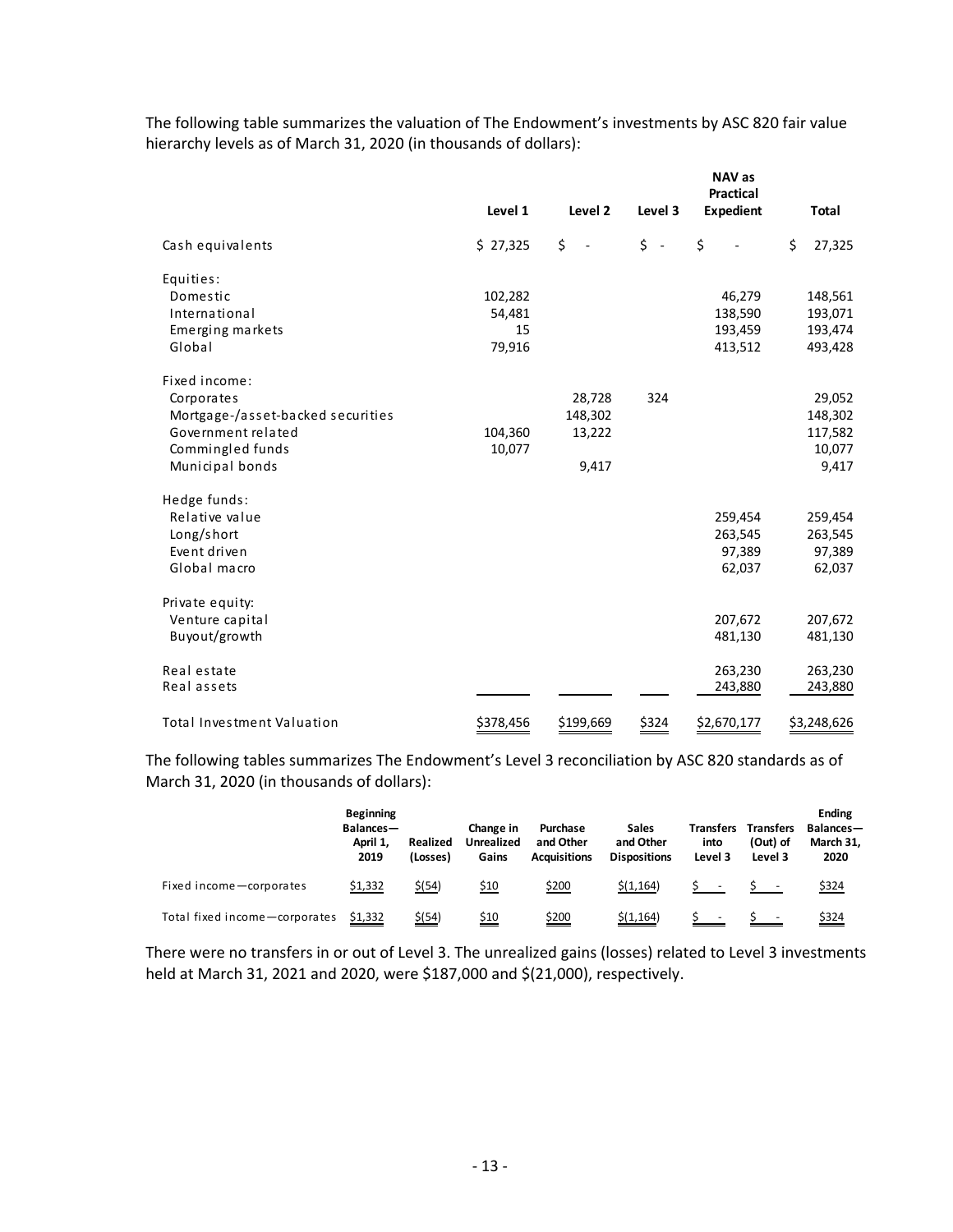The Endowment uses NAV as <sup>a</sup> practical expedient to determine the fair value of all the underlying investments, which (a) do not have readily determinable fair values and (b) prepare their consolidated financial statements consistent with the measurement principles of an investment company or have the attributes of an investment company. The following table lists investments in other investment companies by major category as of March 31, 2021 (in millions of dollars):

|                                                   | <b>Strategy</b>                                                                   | Fair<br>Value | Remaining<br>Life | Unfunded<br>Commitment | Redemption<br><b>Terms</b>                                                                  | Redemption<br><b>Restrictions</b>                                         |
|---------------------------------------------------|-----------------------------------------------------------------------------------|---------------|-------------------|------------------------|---------------------------------------------------------------------------------------------|---------------------------------------------------------------------------|
| Private equity*                                   | Venture and buyout/growth,<br>in the United States and<br>international           | \$963.8       | 1 to 15 years     | \$189.2                | N/A                                                                                         | N/A                                                                       |
| Real estate*                                      | Real estate<br>primarily in the United States                                     | 289.0         | 1 to 15 years     | 187.7                  | N/A                                                                                         | N/A                                                                       |
| Real assets*                                      | Natural resources<br>primarily in the United States                               | 286.8         | 1 to 15 years     | 126.4                  | N/A                                                                                         | N/A                                                                       |
| Hedge funds                                       | Relative value,<br>Long-/short-, event-driven,<br>and global macro<br>hedge funds | 753.1         | N/A               |                        | Ranges between<br>monthly redemption to<br>a redemption with a<br>three-year lock-up period | Some funds limit<br>redemption to 16.7%<br>capital per period             |
| Commingled funds-equities                         | Long-only equities                                                                | 1,188.5       | N/A               |                        | Ranges between<br>daily redemption to<br>a redemption every<br>three years                  | 1 fund limits<br>redemption to a<br>maximum of 33% of<br>capital per year |
| Total partnership and commingled fund investments |                                                                                   | \$3,481.2     |                   | \$503.3                |                                                                                             |                                                                           |

\*These investments are in private fund structures with no ability to be redeemed.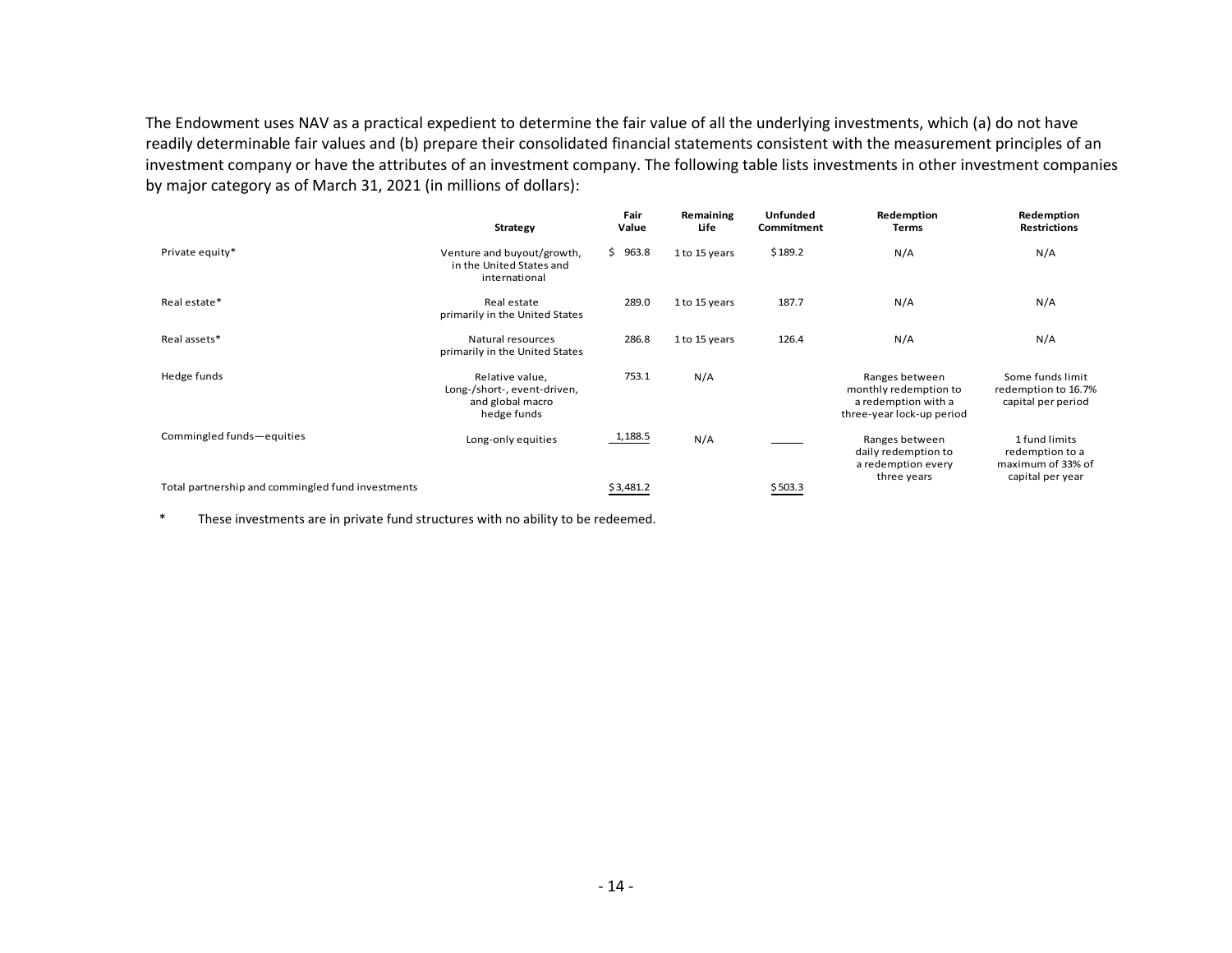The Endowment uses NAV as <sup>a</sup> practical expedient to determine the fair value of all the underlying investments, which (a) do not have readily determinable fair values and (b) prepare their consolidated financial statements consistent with the measurement principles of an investment company or have the attributes of an investment company. The following table lists investments in other investment companies by major category as of March 31, 2020 (in millions of dollars):

|                                                   | <b>Strategy</b>                                                                   | Fair<br>Value | Remaining<br>Life | <b>Unfunded</b><br>Commitment | Redemption<br><b>Terms</b>                                                                  | Redemption<br><b>Restrictions</b>                                         |
|---------------------------------------------------|-----------------------------------------------------------------------------------|---------------|-------------------|-------------------------------|---------------------------------------------------------------------------------------------|---------------------------------------------------------------------------|
| Private equity*                                   | Venture and buyout/growth,<br>in the United States and<br>international           | \$689         | 1 to 15 years     | \$237                         | N/A                                                                                         | N/A                                                                       |
| Real estate*                                      | Real estate<br>primarily in the United States                                     | 263           | 1 to 15 years     | 219                           | N/A                                                                                         | N/A                                                                       |
| Real assets*                                      | Natural resources<br>primarily in the United States                               | 244           | 1 to 15 years     | 153                           | N/A                                                                                         | N/A                                                                       |
| Hedge funds                                       | Relative value,<br>Long-/short-, event-driven,<br>and global macro<br>hedge funds | 682           | N/A               |                               | Ranges between<br>monthly redemption to<br>a redemption with a<br>three-year lock up period | Some funds limit<br>redemption to 16.7%<br>capital per period             |
| Commingled funds-equities                         | Long-only equities                                                                | 792           | N/A               |                               | Ranges between<br>daily redemption to<br>a redemption every<br>three years                  | 1 fund limits<br>redemption to a<br>maximum of 33% of<br>capital per year |
| Total partnership and commingled fund investments |                                                                                   | \$2,670       |                   | 5609                          |                                                                                             |                                                                           |

\*These investments are in private fund structures with no ability to be redeemed.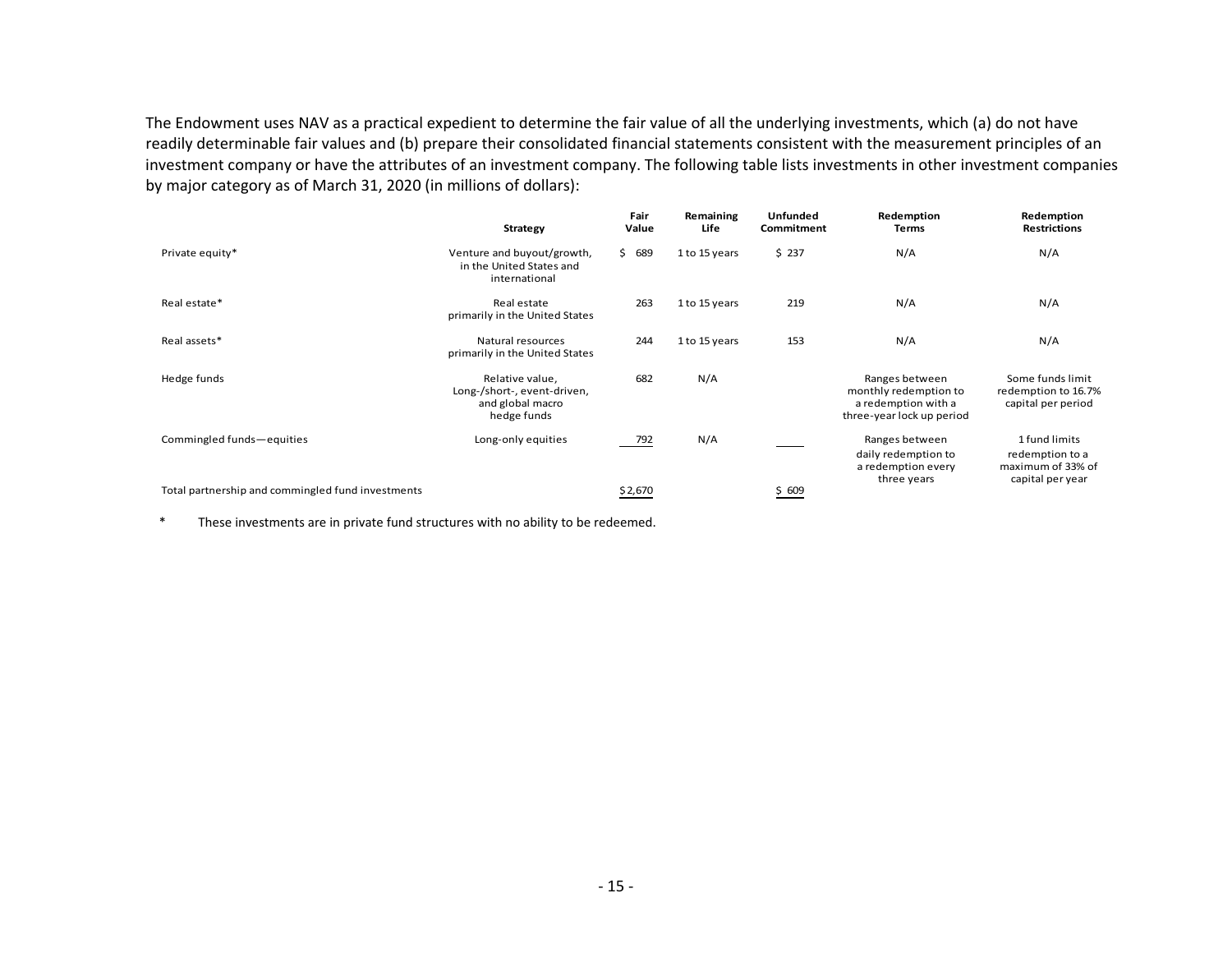#### **6. PROGRAM‐RELATED INVESTMENTS**

The Endowment invests a portion of its funds in projects that advance its philanthropic purposes by providing non‐interest‐bearing or low‐interest‐bearing loans and guarantees to organizations with proceeds to be expended by the recipients in furtherance of The Endowment's charitable purpose. Loans are either in the form of direct loans or loan participations. At March 31, 2021 and 2020, these loans, including interest receivables, totaled \$62,158,000 and \$51,908,000, respectively, and have been recorded net of potentially uncollectible amounts of \$4,281,000 and \$3,231,000 at March 31, 2021 and 2020, respectively, and net of discount of \$11,490,000 and \$11,238,000 at March 31, 2021 and 2020, respectively. The loans have stated rates of 0%–6.8% with effective rates of 2%–11.0% based on the credit risks of these organizations. The loans have maturities ranging from March 2022 through July 2035 and are expected to be repaid in various installments over their terms. Loans are individually monitored to determine net realizable value based on an evaluation of recoverability. Net realizable value approximates fair value. The table below represents the expected future loan repayments from these organizations as of March 31, 2021 (in thousands of dollars):

#### **Years Ending March 31**

| 2022<br>2023<br>2024<br>2025<br>2026<br>Thereafter                          | 7,582<br>3,002<br>3,617<br>4,508<br>10,780<br>46,827 |
|-----------------------------------------------------------------------------|------------------------------------------------------|
| Program-related investments receivable                                      | 76,316                                               |
| Interest receivable<br>Less discount and reserves for uncollectible amounts | 1,613<br>(15, 771)                                   |
| Program-related investments-net                                             | \$62,158                                             |

As of March 31, 2021 and 2020, The Endowment had unfunded loan commitments of \$9,121,655 and \$5,671,000, respectively, related to certain program‐related investments.

The Endowment's guarantee commitments were \$5,000,000 as of March 31, 2021 and 2020. In December 2019, The Endowment entered into a third-party loan guarantee agreement with a 15-year term totaling \$5,000,000, of which loss exposure related to the guarantee was \$750,000 as of March 31, 2021 and 2020. No losses were incurred on guarantee commitments for the years ended March 31, 2021 and 2020. The Endowment recorded a contingent liability at the larger of the net present value of the guarantee or the minimum amount of probable loss. These contingencies amounted to \$69,478 and \$74,403 as of March 31, 2021 and 2020, respectively.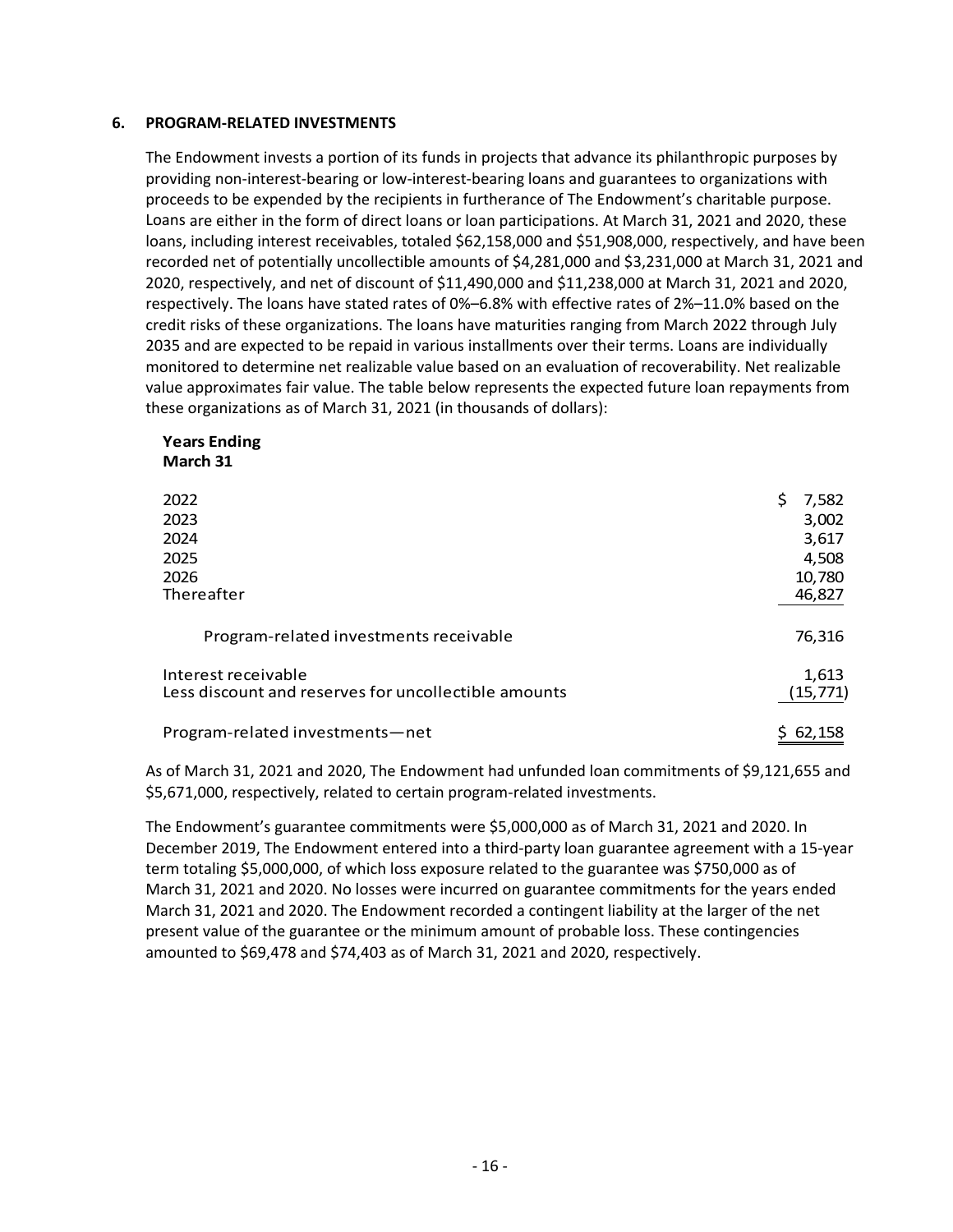#### **7. PROPERTY AND EQUIPMENT**

At March 31, 2021 and 2020, property and equipment consist of the following (in thousands of dollars):

|                                                | 2021         | 2020         |
|------------------------------------------------|--------------|--------------|
| Building, easement, and leasehold improvements | S.<br>86,288 | 86,336<br>S. |
| Land                                           | 23,599       | 23,599       |
| Furnishings and equipment                      | 12,344       | 12,133       |
| Software                                       | 904          | 991          |
| Construction in progress                       | 1,302        | 1,111        |
| Total property and equipment                   | 124,437      | 124.170      |
| Less accumulated depreciation                  | (43, 620)    | (41,253)     |
| Total property and equipment-net               | 80,817       | 82,917<br>S. |

Depreciation expense was \$3,313,000 and \$3,383,000 for the years ended March 31, 2021 and 2020, respectively.

#### **8. GRANTS PAYABLE**

At March 31, 2021 and 2020, grants payable are as follows (in thousands of dollars):

|                                                                 | 2021              | 2020              |
|-----------------------------------------------------------------|-------------------|-------------------|
| Amounts due in:<br>Less than one year<br>One year to five years | \$32,505<br>1,000 | \$68,379<br>8,931 |
| Gross grants payable                                            | 33,505            | 77,310            |
| Less discount to present value                                  | (2)               | (401)             |
| Grants payable-net                                              | \$33,503          | \$76,909          |

The Endowment made grant payments of \$181,025,000 and \$156,679,000 for the years ended March 31, 2021 and 2020, respectively.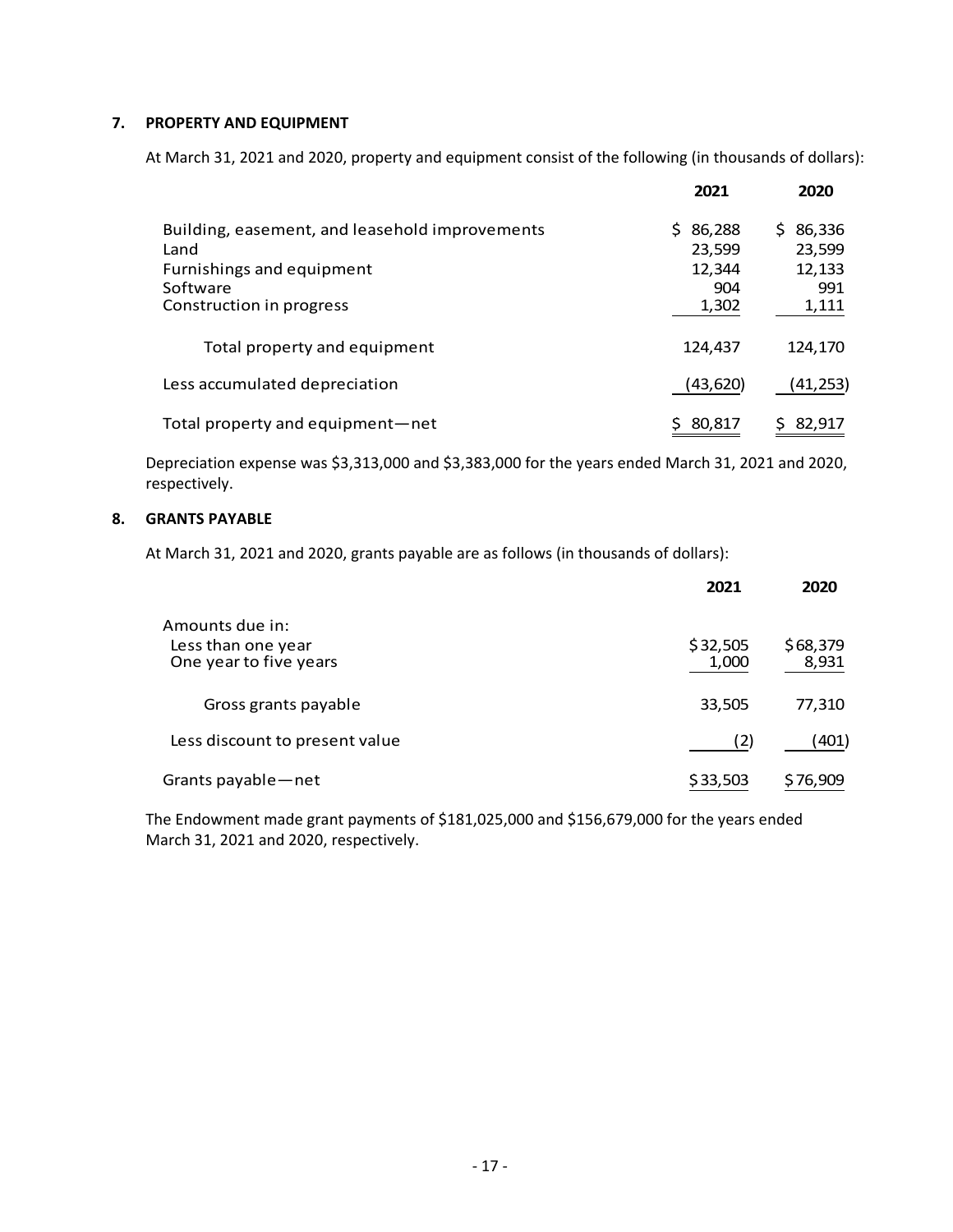#### **9. COMMITMENTS AND CONTINGENCIES**

The Endowment leases its regional office facilities under various agreements. Rental expense was \$697,000 and \$723,000 for the years ended March 31, 2021 and 2020, respectively. Future minimum rental payments related to noncancelable operating leases as of March 31, 2021, are as follows (in thousands of dollars):

**Years Ending March 31**

| 2022       | 637<br>\$ |
|------------|-----------|
| 2023       | 650       |
| 2024       | 664       |
| 2025       | 654       |
| 2026       | 259       |
| Thereafter |           |
|            |           |

Total minimum future rentals 2,864  $\sim$  2,864

The Endowment is involved in various claims and legal actions arising in the ordinary course of business. In the opinion of management, the ultimate disposition of such matters will not have a material adverse effect on the consolidated statements of financial position of The Endowment.

In September 2011, The Endowment and members of a coalition of nonprofit organizations (the "Coalition") reached an agreement whereby The Endowment agreed to receive proceeds from a settlement benefiting the Coalition to be used towards supporting a community-serving health and wellness center, community health promotion, affordable housing, small business support, and jobs training opportunities for local residents and at‐risk youth. The Coalition is composed of various nonprofit corporations. Under the terms of the agreement, The Endowment agreed to receive the settlement proceeds and then distribute such funds as directed by the members of the Coalition.

Since the inception of the agreement through March 31, 2021, The Endowment has received from the Coalition \$4,253,000 in cash of which \$3,830,000 has been expended. At March 31, 2021, The Endowment's obligation under the terms of the agreement was \$423,000.

#### **10. CREDIT FACILITY**

The Endowment has an unsecured line of credit (LOC) totaling \$20,000,000 as of March 31, 2021 and 2020. Drawdowns on the LOC incur an interest rate either at London InterBank Offered Rate, plus 100 basis points or at a reference rate as announced by the lender, at The Endowment's option. The LOC contains no unused commitment fee and expires November 2022.

In the current fiscal year, there were no amounts drawn against the LOC.

As of March 31, 2021, The Endowment was in compliance with all covenants related to the LOC.

#### **11. BONDS PAYABLE**

On January 27, 2021, the Endowment issued \$300 million of Social Bonds, Series 2021 (taxable). The Endowment intends to use the proceeds to fund grants to stabilize and strength the infrastructure and capacity of nonprofit organizations within six priority areas: powerbuilding, health coverage, health and wellness, health workforce, resilient communities, and research and evaluation. The bonds were sold at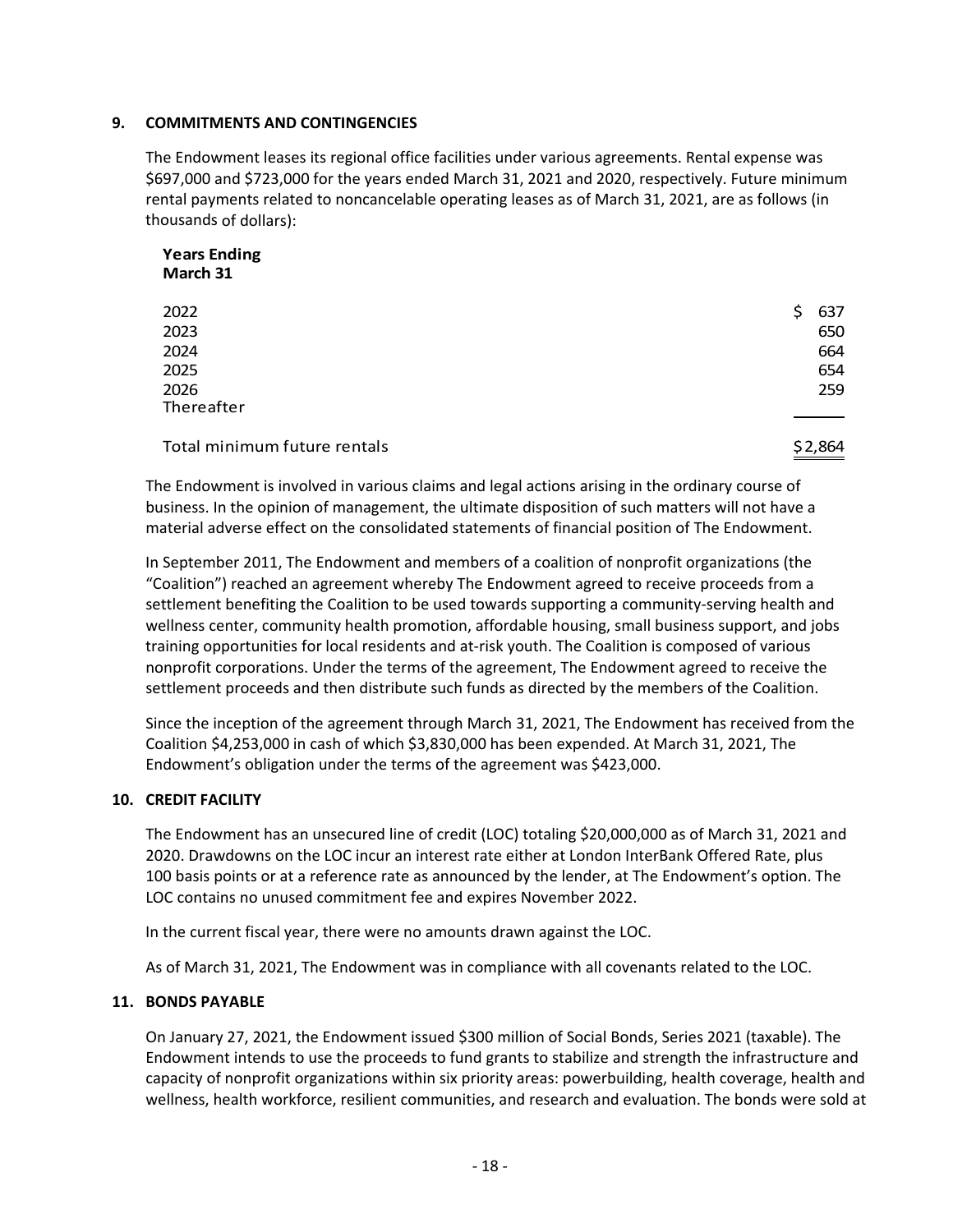par with a coupon rate of 2.498%, payable semiannually on April 1 and October 1, and a balloon payment of the principal at maturity date of April 1, 2051. Bonds payable as of March 31, 2021 consists of principal of \$300 million less \$1.4 million of debt issuance costs. The fair value of the bonds payable, based on quoted broker prices, which are considered Level 2 inputs, is \$275 million as of March 31, 2021.

Future maturities of bonds payable are as follows:

| <b>Years Ending</b><br>March 31 |            |
|---------------------------------|------------|
| 2022                            | 7,494<br>Ş |
| 2023                            | 7,494      |
| 2024                            | 7,494      |
| 2025                            | 7,494      |
| 2026                            | 7,494      |
| Thereafter                      | 487,350    |
| Total                           | \$524,820  |

#### **12. TAXES**

The Endowment is exempt from federal income taxes under IRC Section 501(c)(3). For the years prior to the current year, The Endowment was subject to federal excise taxes imposed on private foundations at 2% or at 1% if certain conditions were met. The excise tax is imposed on net investment income, as defined under federal tax law, which includes interest and dividend income, and realized gains, net of investment expenses, among other items. Deferred excise taxes arise primarily from unrealized gains on investments and are calculated at the effective rate expected to be paid by The Endowment.

In December 2019, the US government enacted comprehensive tax legislation titled the Taxpayer Certainty and Disaster Tax Relief Act of 2019 (the "Act"). The Act simplifies the private foundation excise tax calculation on investment income by eliminating the two-tiered 1% or 2% tax rate with a flat rate of 1.39% for tax years beginning after December 20, 2019. The Endowment has modified its tax positions as of April 1, 2020, to reflect the flat tax rate.

The Endowment is also subject to income tax on unrelated business income. An operating loss carryforward of approximately \$103,166,000 is available to offset future taxable income of The Endowment.

The components of the deferred tax asset and liability recognized in the consolidated statements of financial position were as follows as of March 31, 2021 and 2020 (in thousands of dollars):

|                                                     | 2021                  | 2020                |
|-----------------------------------------------------|-----------------------|---------------------|
| Deferred tax asset<br>Deferred excise taxes payable | \$30,843<br>(18, 110) | \$24,595<br>(5,936) |
| Total deferred taxes                                | \$12,733              | \$18,659            |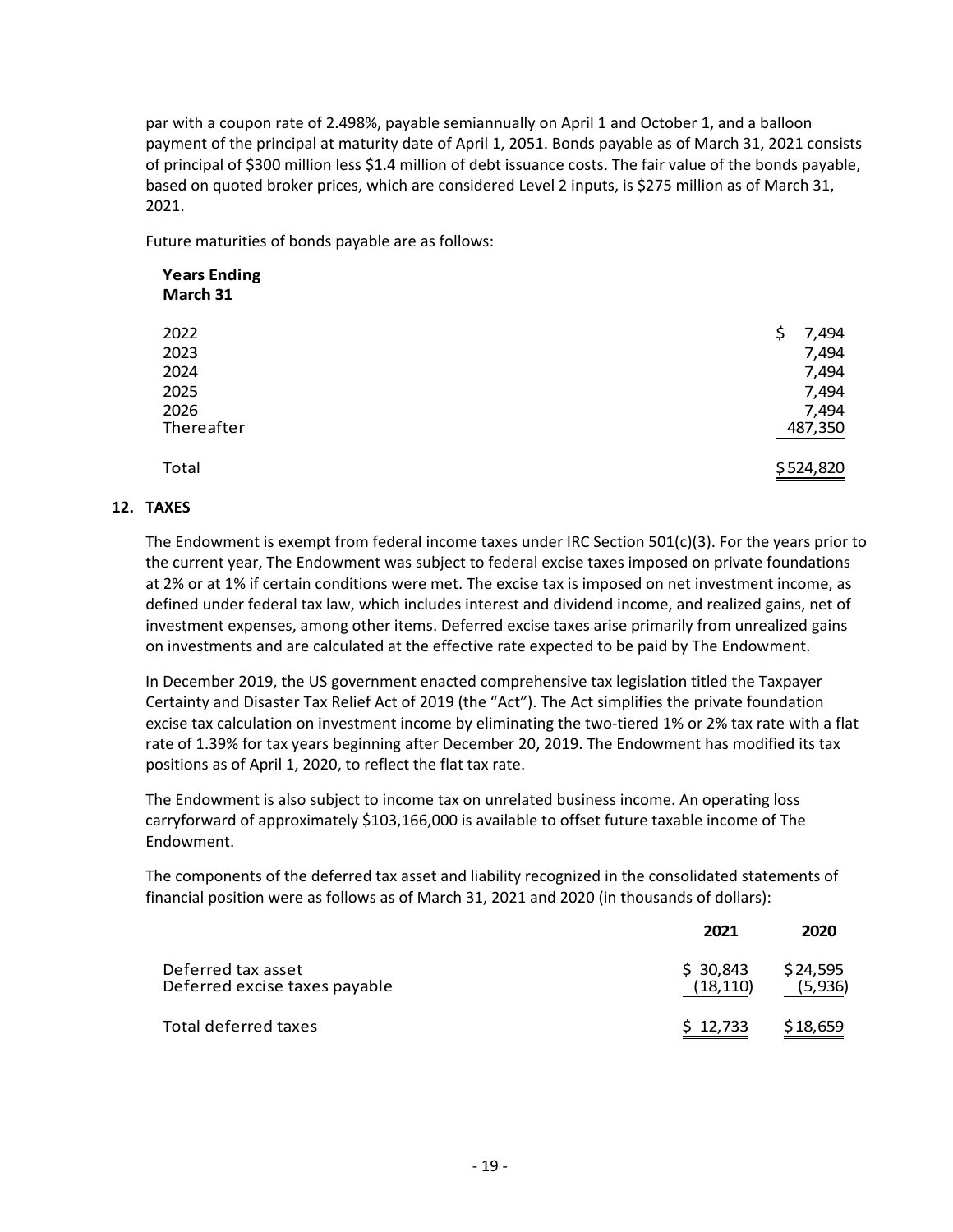The components of the provision (benefit) for federal and state income taxes recognized in the consolidated statements of activities for the years ended March 31, 2021 and 2020, were as follows (in thousands of dollars):

|                                                                                                        | 2021                          | 2020                            |
|--------------------------------------------------------------------------------------------------------|-------------------------------|---------------------------------|
| Current excise tax provision<br>Deferred excise tax provision (benefit)<br>Deferred income tax benefit | \$1,640<br>12,173<br>(6, 189) | 54.597<br>(11, 414)<br>(10,080) |
| Total tax provision (benefit)                                                                          | \$7,624                       | \$(16,897)                      |

The Endowment believes that it has appropriate support for tax positions taken and, as such, does not have any uncertain tax positions that result in a material impact on The Endowment's consolidated statements of financial position or consolidated statements of activities.

The federal income tax return has a three-year statute of limitation and the California return has a four‐year statute of limitation from the latter of a) the due date of the return or b) the date the return is filed. During this time period, the income tax returns could be subject to examination. The federal income tax returns are subject to examination from 2017 through 2020 and state income tax returns are subject to limitation from 2016 through 2020.

#### **13. DISTRIBUTION REQUIREMENTS**

The Endowment is subject to the distribution requirements of the IRC. Accordingly, it must distribute within one year after the end of each fiscal year, a minimum of 5% of the net value of non‐charitable‐use assets, as defined. The assets that are to be included in the 5% distribution requirement are based on average monthly balances and are exclusive of those assets deemed to be held for charitable activities or program-related investments. In determining qualifying distributions, grant payments are considered on a cash basis and certain expenses are considered as qualifying distributions.

For the period March 2015 through March 2019, The Endowment exceeded the minimum distribution requirements by \$172 million. The IRC allows The Endowment to utilize all or some of this excess to meet future years' distribution requirements. Each fiscal year's excess distributions carryover expires after five years.

#### **14. RETIREMENT PLAN**

The Endowment maintains a qualified 401(k) Employee Investment Plan that provides for uniform employer contributions of one dollar for every dollar contributed by a participant up to 7% of the participant's salary deferral contribution. The Endowment's contributions to this plan for the years ended March 31, 2021 and 2020, were \$1,158,000 and \$1,163,000, respectively.

The Endowment has a defined benefit cash balance plan (the "Plan") covering all employees with one year of service. The Plan is entirely funded by The Endowment. Each employee's account is credited with 8% of eligible wages for each year in which employees work more than 1,000 hours, with additional credits based on age. The employees are vested 20% each year for the first two years after entering the Plan, with full vesting at the end of three years or upon reaching the age of 65 while employed by The Endowment. In addition, each employee's account is credited each year with an interest factor equal to the annual interest on 20‐year Treasury bonds as of the last day of the previous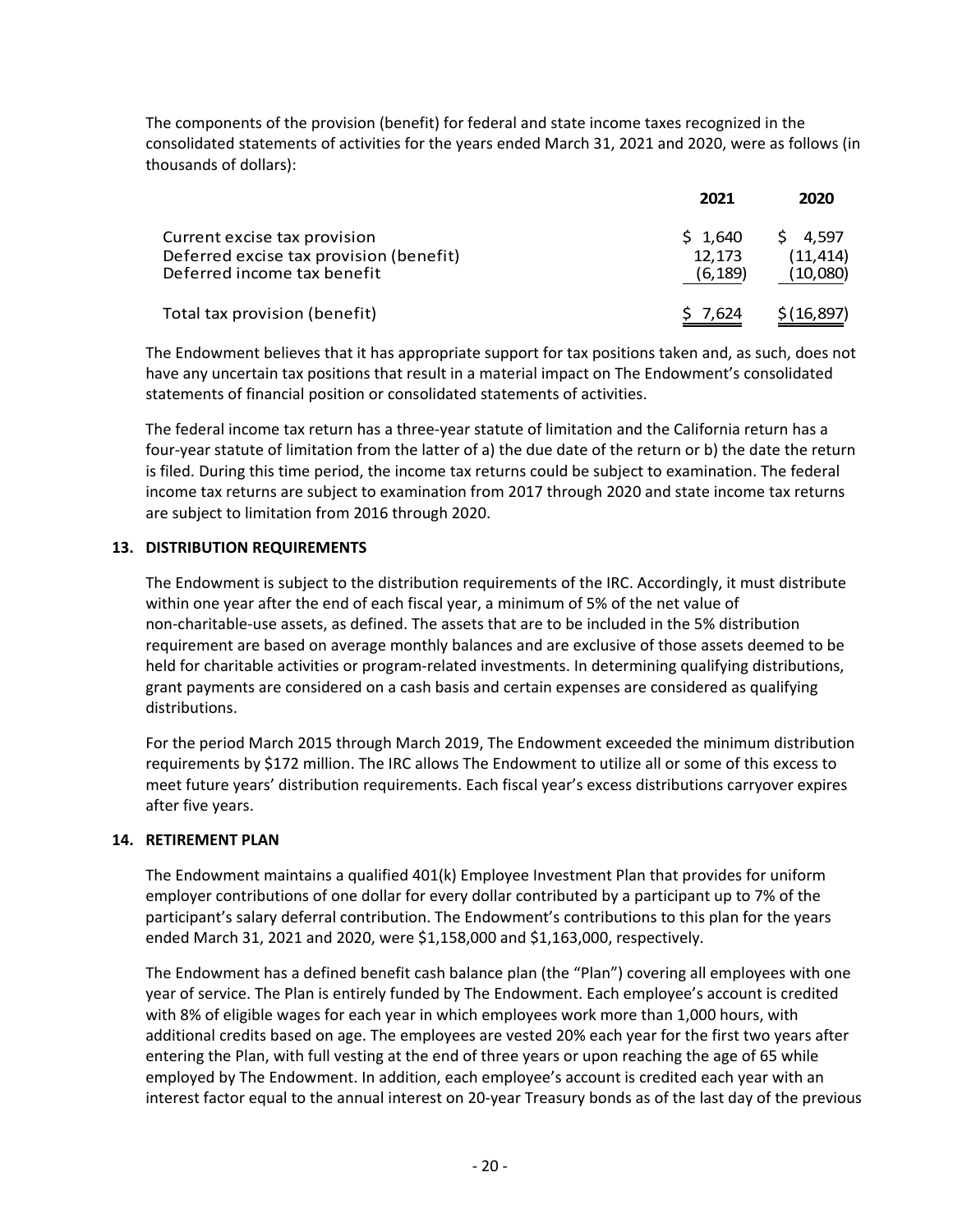Plan year, or 5%, if higher. At retirement, employees are paid their accumulated vested amount in the Plan, either as an annuity or lump sum, at their election. Upon termination of service, participants may withdraw or roll over their vested accumulated cash balance.

The benefit cost for the fiscal year ending March 31, 2022, is estimated to be \$1,144,000. The Endowment's funding policy is to contribute amounts to the Plan sufficient to meet the minimum funding requirements of the Employee Retirement Income Security Act of 1974 (ERISA), plus additional amounts as deemed to be appropriate. The Plan had a total ERISA funding shortfall as of January 1, 2020, of \$1,018,000, thereby requiring quarterly contributions for the 2021 Plan year of \$345,000. The Endowment may fulfill the quarterly contribution requirements either through cash contributions or the use of its ERISA prefunding balance.

In order to determine the expected long‐term rate of return for the Plan's assets, The Endowment considered historical performance of various asset classes, investment community forecasts, and current economic and market conditions.

The Plan's investment policy allows assets to be allocated to various asset classes, which include cash and liquid investments, income and equity investments, balanced investments, real estate and real estate trusts, sector‐based, and alternative investments. The Plan's assets are invested with the goal of providing both a reasonable level of income and long‐term growth of capital and income, along with achieving a broadly diversified holding of stocks and bonds.

The Plan's assets are fully invested in a variety of equity and fixed-income mutual funds as of March 31, 2021, composed of 49% fixed income, 50% equities, and 1% cash and cash equivalents. The Plan's assets as of March 31, 2020, were composed of 65% fixed income, 34% equities, and 1% cash and cash equivalents.

The changes in accumulated postretirement benefit obligation, Plan's assets, and the amounts recognized in the consolidated statements of financial statements are as follows as of and for the years ended March 31, 2021 and 2020 (in thousands of dollars):

|                                                    | 2021     | 2020     |
|----------------------------------------------------|----------|----------|
| Projected benefit obligation—beginning of the year | \$25,156 | \$20,178 |
| Service cost                                       | 1,632    | 1,401    |
| Interest cost                                      | 724      | 734      |
| Other assumption changes                           | (175)    | 2,192    |
| <b>Actuarial loss</b>                              | 491      | 974      |
| Benefits paid by employer                          | (723)    | (323)    |
| Projected benefit obligation-end of the year       | \$27,105 | \$25,156 |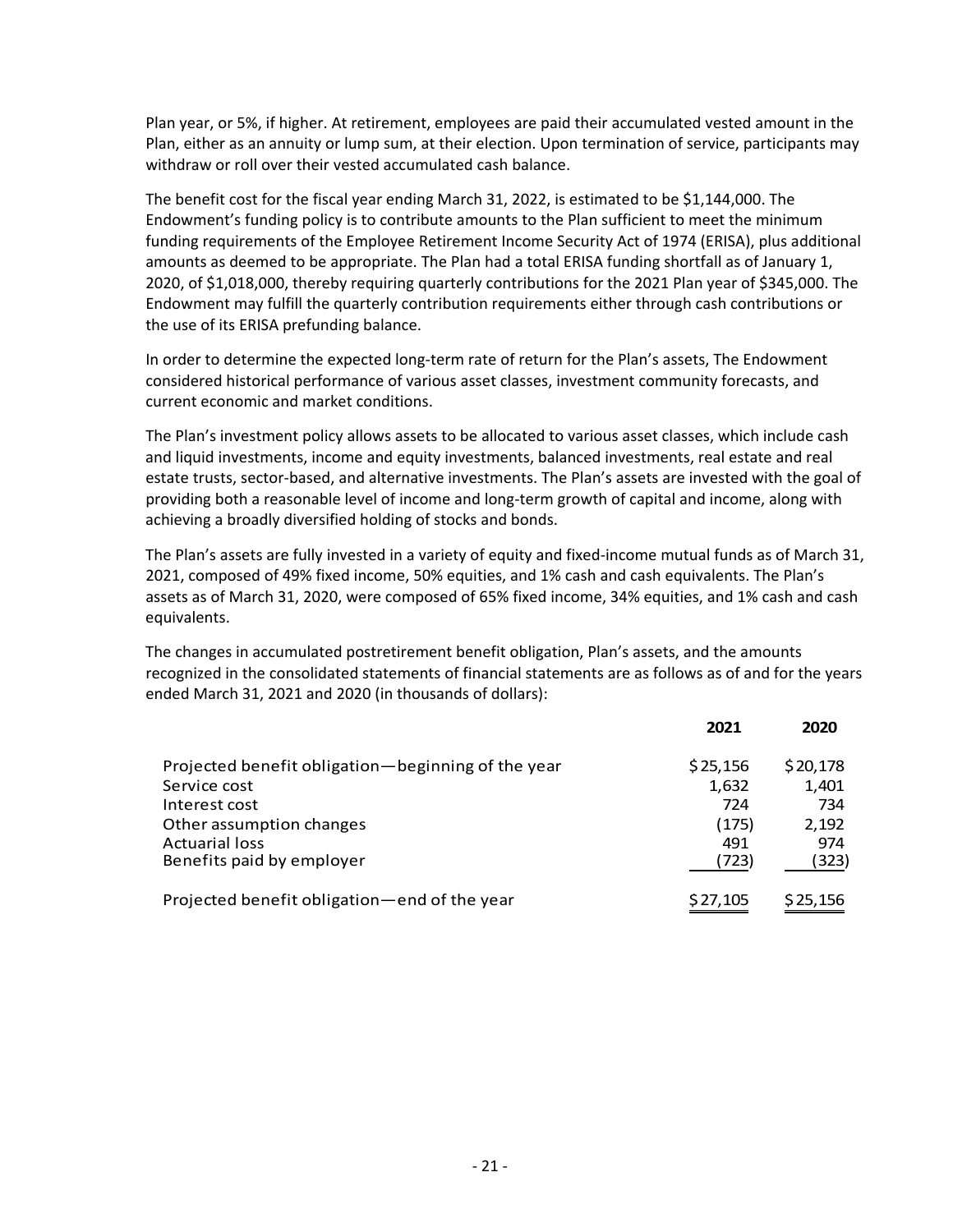|                                                                                                                                                                                                                                                    | 2021                                      | 2020                                      |
|----------------------------------------------------------------------------------------------------------------------------------------------------------------------------------------------------------------------------------------------------|-------------------------------------------|-------------------------------------------|
| Fair value of Plan's assets-beginning of the year<br>Actual return on Plan's assets<br><b>Employer contributions</b><br>Benefits paid                                                                                                              | \$18,410<br>4,607<br>2,000<br>(723)       | \$18,358<br>(375)<br>750<br>(323)         |
| Fair value of Plan's assets-end of the year                                                                                                                                                                                                        | \$24,294                                  | \$18,410                                  |
| Unfunded status of the Plan                                                                                                                                                                                                                        | \$ (2,811)                                | \$ (6, 746)                               |
|                                                                                                                                                                                                                                                    | 2021                                      | 2020                                      |
| Amounts recognized in the consolidated statements of<br>financial position-liability                                                                                                                                                               | \$(2,811)                                 | \$(6, 746)                                |
| Net liability                                                                                                                                                                                                                                      | \$(2,811)                                 | \$(6, 746)                                |
|                                                                                                                                                                                                                                                    | 2021                                      | 2020                                      |
| Amounts recognized in net assets without donor restrictions:<br>Prior-service credit<br>Net actuarial loss                                                                                                                                         | \$ (330)<br>5,425                         | \$ (358)<br>9,071                         |
| Net amounts recognized in net assets without donor restrictions                                                                                                                                                                                    | \$5,095                                   | \$8,713                                   |
|                                                                                                                                                                                                                                                    | 2021                                      | 2020                                      |
| Net periodic pension cost and amounts recognized in<br>the change in net assets without donor restrictions:<br>Service cost<br>Interest cost<br>Expected return on Plan's assets<br>Amortization of prior-service cost<br>Amortization of net loss | \$1,632<br>724<br>(1, 105)<br>(28)<br>461 | \$1,401<br>734<br>(1, 115)<br>(28)<br>183 |
| Net periodic pension cost                                                                                                                                                                                                                          | \$1,684                                   | \$1,175                                   |
|                                                                                                                                                                                                                                                    | 2021                                      | 2020                                      |
| Pension-related changes other than net periodic pension cost<br>Net (gain) loss<br>Amortization of prior-service cost                                                                                                                              | \$(3,647)<br>28                           | \$4,472<br>28                             |
| Total pension-related changes other than net periodic pension cost                                                                                                                                                                                 | \$(3,619)                                 | \$4,500                                   |

The estimated prior‐service cost and actuarial loss for the Plan that will be amortized from net assets without donor restrictions into net periodic benefit cost during the following fiscal year are \$186,917 and \$(27,659), respectively.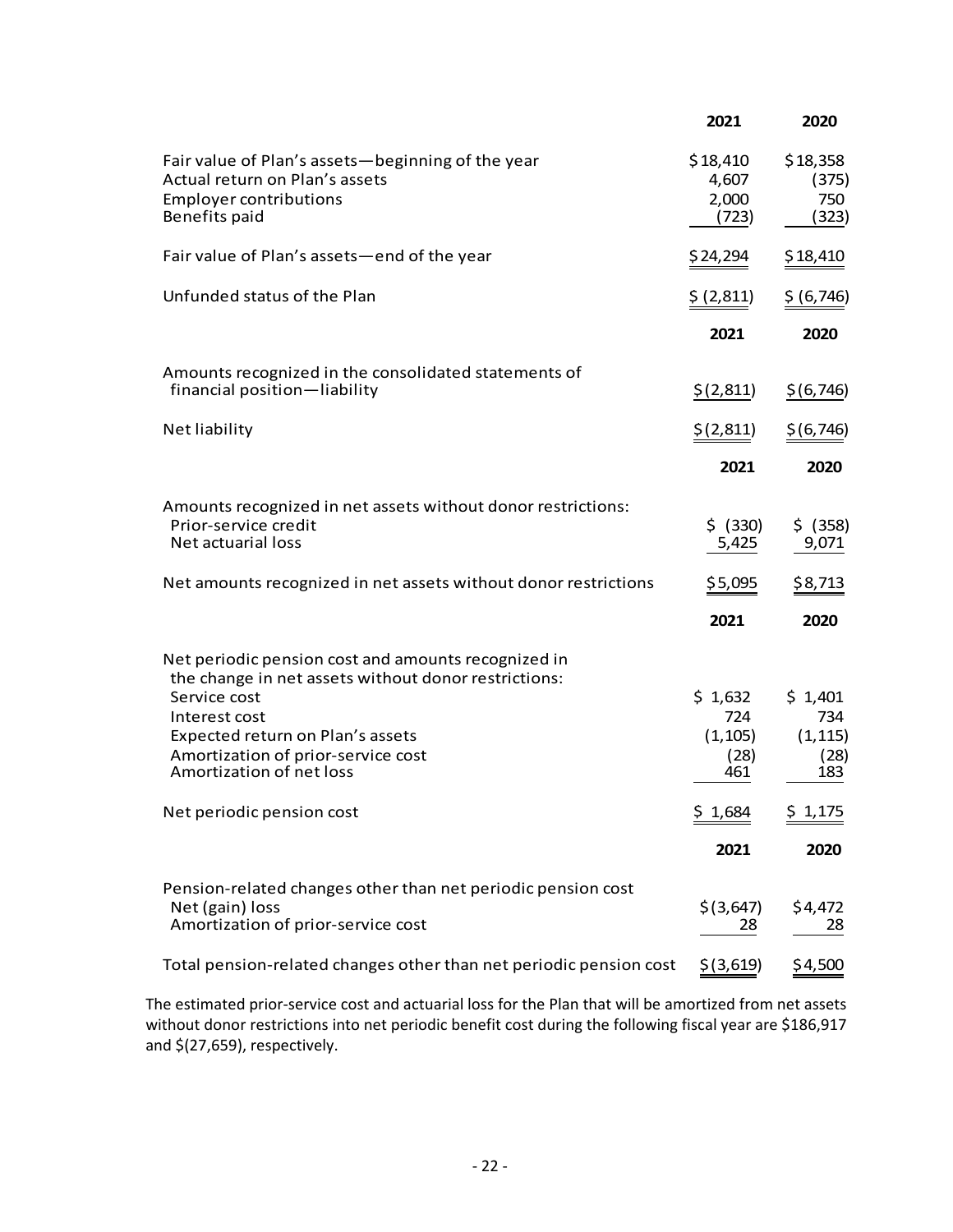Weighted‐average assumptions used to determine benefit obligations at March 31, 2021 and 2020, are as follows:

|                                  | 2021   | 2020   |
|----------------------------------|--------|--------|
| Discounts                        | 3.11 % | 3.05 % |
| Expected return on Plan's assets | 6.50   | 6.50   |
| Rate of compensation increase    | 5.00   | 5.00   |

Weighted‐average assumptions used to determine net periodic pension costs at March 31, 2021 and 2020, are as follows:

|                                  | 2021              | 2020 |
|----------------------------------|-------------------|------|
| Discounts                        | $3.05\%$ $3.87\%$ |      |
| Expected return on Plan's assets | 6.50              | 6.50 |
| Rate of compensation increase    | 5.00              | 5.00 |

The estimated future benefit payments as of March 31, 2021, are as follows (in thousands of dollars):

| <b>Years Ending</b><br>March 31 |           |
|---------------------------------|-----------|
| 2022                            | 925<br>S. |
| 2023                            | 891       |
| 2024                            | 1,018     |
| 2025                            | 1,217     |
| 2026                            | 1,378     |
| Years 2027 through 2031         | 8,741     |

The following table sets forth, by level, within the fair value hierarchy, the Plan's assets at fair value as of March 31, 2021 (in thousands of dollars):

|                                                       | Level 1      | Level 2            |           | <b>NAV</b> as<br><b>Practical</b><br>Level 3 Expedient | <b>Total</b>              |
|-------------------------------------------------------|--------------|--------------------|-----------|--------------------------------------------------------|---------------------------|
| Equities<br>Fixed income<br>Cash and cash equivalents | $S -$<br>243 | \$12,155<br>11,896 | $\zeta$ - | S.<br>$\overline{\phantom{a}}$                         | \$12,155<br>11,896<br>243 |
| <b>Total Plan's Assets</b>                            | \$243        | \$24,051           |           | S.                                                     | \$24,294                  |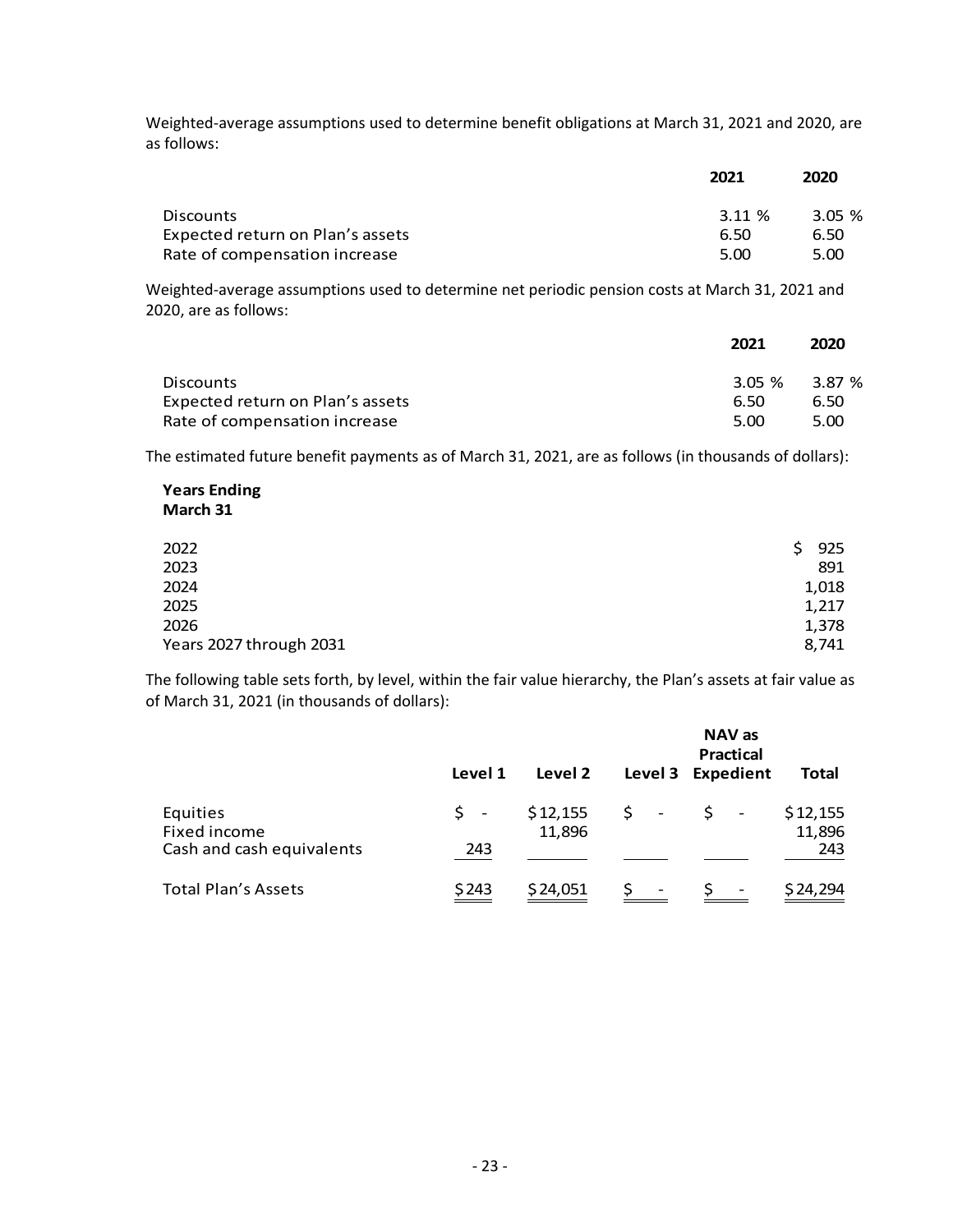The following table sets forth, by level, within the fair value hierarchy, the Plan's assets at fair value as of March 31, 2020 (dollars in thousands):

|                                                       | Level 1      | Level 2           |                 | <b>NAV</b> as<br><b>Practical</b><br>Level 3 Expedient | <b>Total</b>             |
|-------------------------------------------------------|--------------|-------------------|-----------------|--------------------------------------------------------|--------------------------|
| Equities<br>Fixed income<br>Cash and cash equivalents | $S -$<br>190 | \$6,223<br>11,997 | $\zeta - \zeta$ | $\overline{\phantom{a}}$                               | \$6,223<br>11,997<br>190 |
| <b>Total Plan's Assets</b>                            | \$190        | \$18,220          | $-$             | $\overline{\phantom{a}}$                               | \$18,410                 |

#### **15. ANALYSIS OF EXPENSES**

The Endowment's expenses have been allocated between grantmaking, direct charitable, and operational support activities, based on estimates made by The Endowment's management of time spent by employees on various activities. Grantmaking expenses pertain to the general grantmaking activities of the Endowment, such as reviewing proposals and awarding, monitoring, and evaluating grants. Direct charitable activities represent expenses incurred for the charitable benefit of others, initiated and conducted in whole or in part by The Endowment. Operational support expenses include costs related to managing The Endowment.

The Endowment's functional expenses, displayed by natural and functional expense classification, for the year ended March 31, 2021, were as follows (in thousands of dollars):

|                                                     | <b>Grantmaking Charitable</b><br>Program | <b>Direct</b><br><b>Activities</b> | General<br>and<br>Administrative | Total     |
|-----------------------------------------------------|------------------------------------------|------------------------------------|----------------------------------|-----------|
| Grants and contracts for program activities         | \$138,652                                | \$13,043                           | \$ -                             | \$151,695 |
| Salaries, benefits, and payroll taxes               | 18,960                                   | 2,139                              | 4,049                            | 25,148    |
| Legal and accounting fees                           | 447                                      | 188                                | 78                               | 713       |
| Consulting and other professional fees              | 1,392                                    | 35                                 | 437                              | 1,864     |
| Depreciation                                        | 2,149                                    | 434                                | 730                              | 3,313     |
| Occupancy                                           | 1,393                                    | 1,140                              | 515                              | 3,048     |
| Travel, conference, and meetings                    | 503                                      | 85                                 | 182                              | 770       |
| Information Technology (IT) equip, online services, |                                          |                                    |                                  |           |
| and software                                        | 416                                      | 690                                | 154                              | 1,260     |
| Other expenses                                      | 671                                      | 669                                | 178                              | 1,518     |
| Total functional expenses                           | \$164,583                                | \$18,423                           | \$6,323                          | \$189,329 |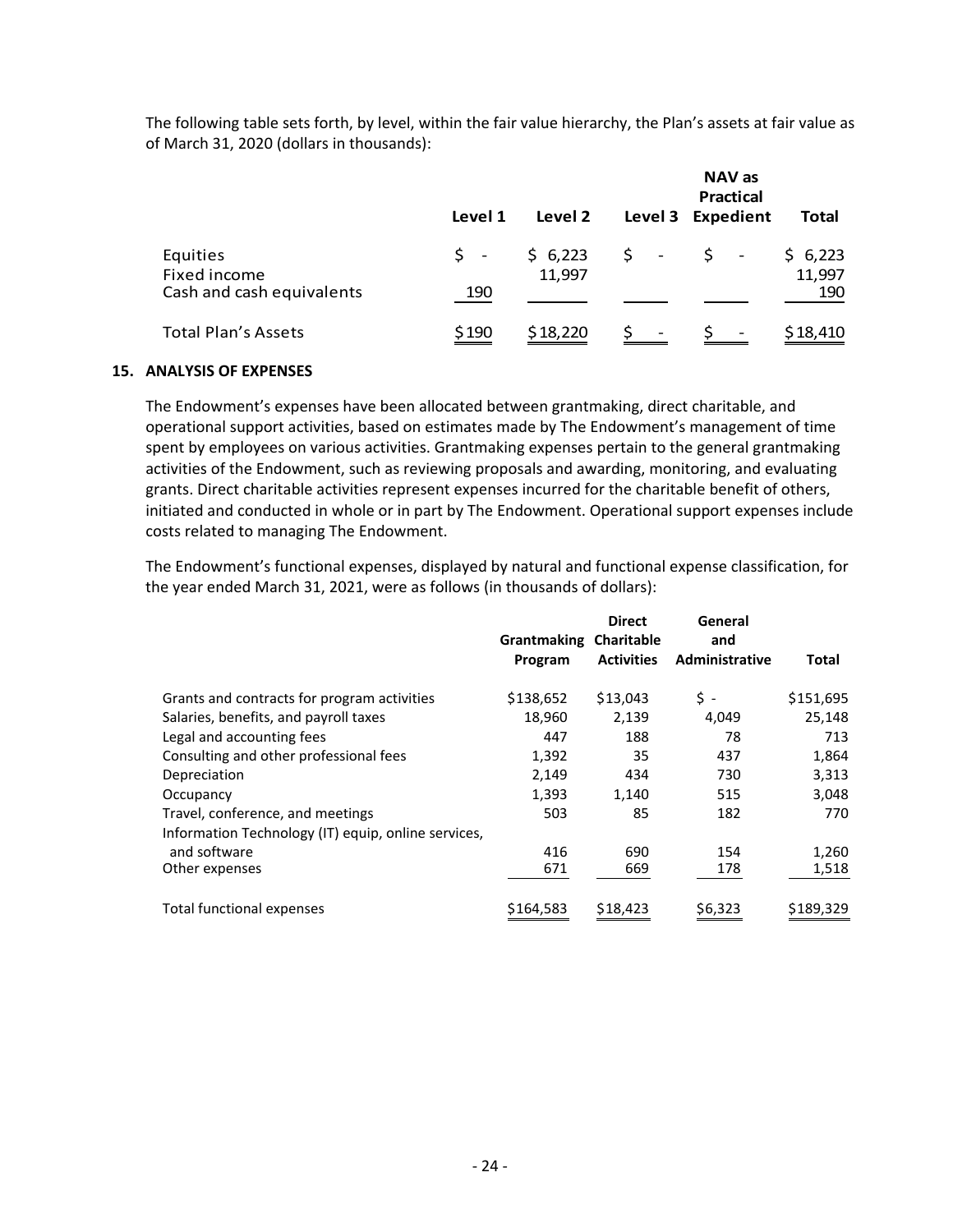The Endowment's functional expenses, displayed by natural and functional expense classification, for the year ended March 31, 2020, were as follows (dollars in thousands):

|                                                     | Grantmaking<br>Program | <b>Direct</b><br><b>Charitable</b><br><b>Activities</b> | General<br>and<br>Administrative | Total     |
|-----------------------------------------------------|------------------------|---------------------------------------------------------|----------------------------------|-----------|
| Grants and contracts for program activities         | \$136,974              | \$12,593                                                | \$ -                             | \$149,567 |
|                                                     |                        |                                                         |                                  |           |
| Salaries, benefits, and payroll taxes               | 18,497                 | 1,917                                                   | 4,804                            | 25,218    |
| Legal and accounting fees                           | 463                    |                                                         | 97                               | 560       |
| Consulting and other professional fees              | 1,447                  | 39                                                      | 550                              | 2,036     |
| Depreciation                                        | 1,912                  | 536                                                     | 771                              | 3,219     |
| Occupancy                                           | 1,395                  | 1,281                                                   | 562                              | 3,238     |
| Travel, conference, and meetings                    | 1,011                  | 428                                                     | 358                              | 1,797     |
| Information Technology (IT) equip, online services, |                        |                                                         |                                  |           |
| and software                                        | 392                    | 1,077                                                   | 158                              | 1,627     |
| Other expenses                                      | 479                    | 366                                                     | 57                               | 902       |
| Total functional expenses                           | \$162,570              | \$18,237                                                | \$ 7,357                         | \$188,164 |

#### **16. LIQUIDITY**

The Endowment structures its financial assets to be available and liquid as its grants, general expenditures, liabilities, and other obligations become due. In addition to the available financial assets listed below, The Endowment has a line‐of‐credit agreement of \$20 million, which can be drawn upon to meet near-term liquidity needs. There are likely to be additional components of The Endowment's investments that may be available and liquid within one year, which is not included in the table below. These components include certain portions of investments, including cash equivalents categorized as investments, as well as return of capital from private equity, real estate, and real asset holdings. Although The Endowment does not intend to spend from these investments in the normal course of business, the amounts listed below could be made available if necessary.

The following table summarizes The Endowment's financial assets available for general expenditure and grant obligations within one year of March 31, 2021 and 2020 (in thousands of dollars):

|                                   | 2021          | 2020        |
|-----------------------------------|---------------|-------------|
| Cash and cash equivalents         | 329,180<br>S. | 18,105<br>S |
| Interest and dividends receivable | 3,077         | 2,033       |
| Investment sales receivable       | 369           | 11,016      |
| Equities                          | 1,268,046     | 896,429     |
| Fixed income                      | 317,796       | 324,169     |
| Hedge funds                       | 567,657       | 578,124     |
| Total available financial assets  | \$2,486,125   | \$1,829,876 |

#### **17. RELATED PARTIES**

In September 2009, the LLC engaged The Endowment to provide various management and administrative services, equipment, supplies, and other goods and services on its behalf under an administrative services agreement. Under the terms of the agreement, The Endowment shall be compensated annually by the LLC for \$1 and the agreement shall have a term of one year, with an